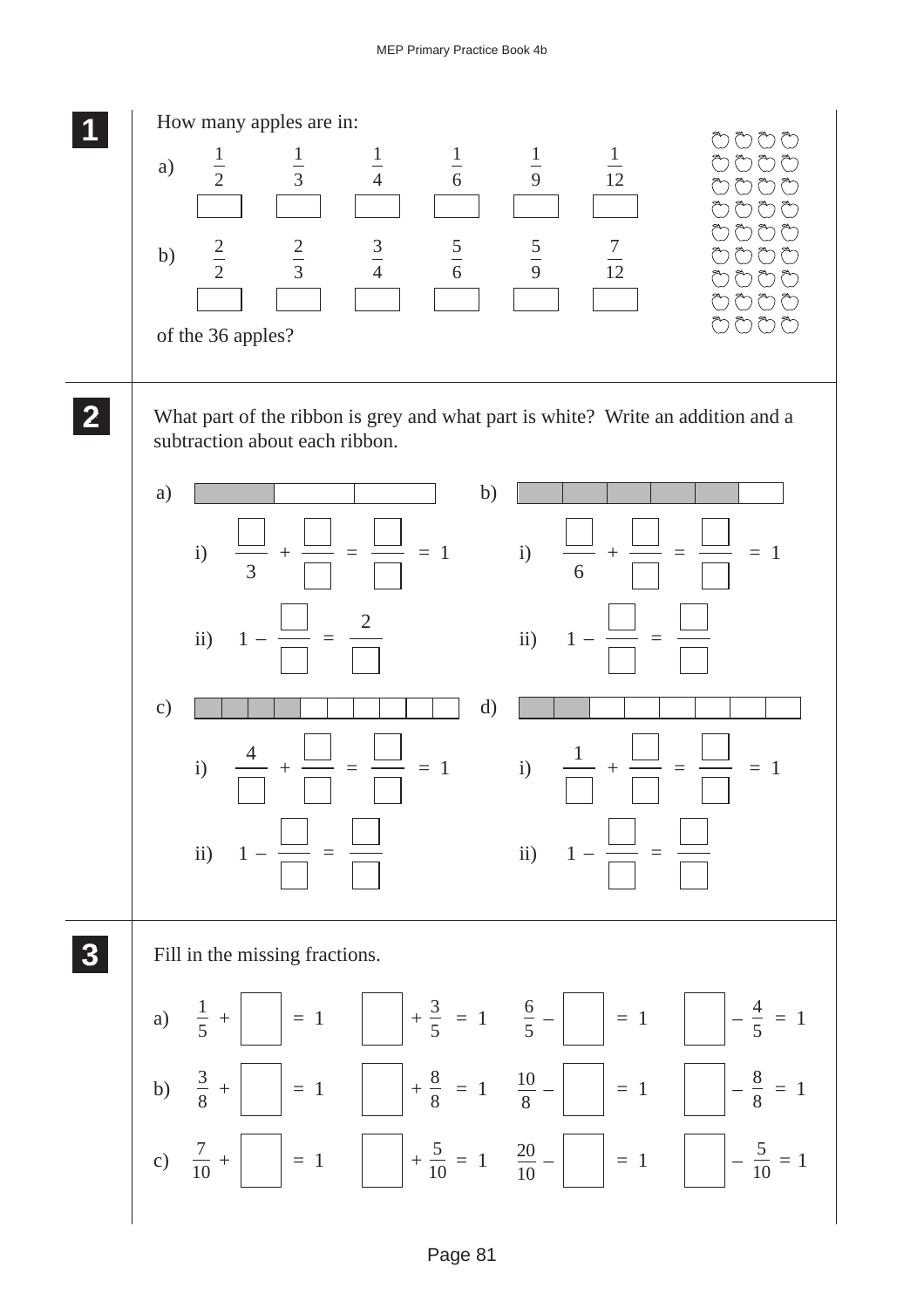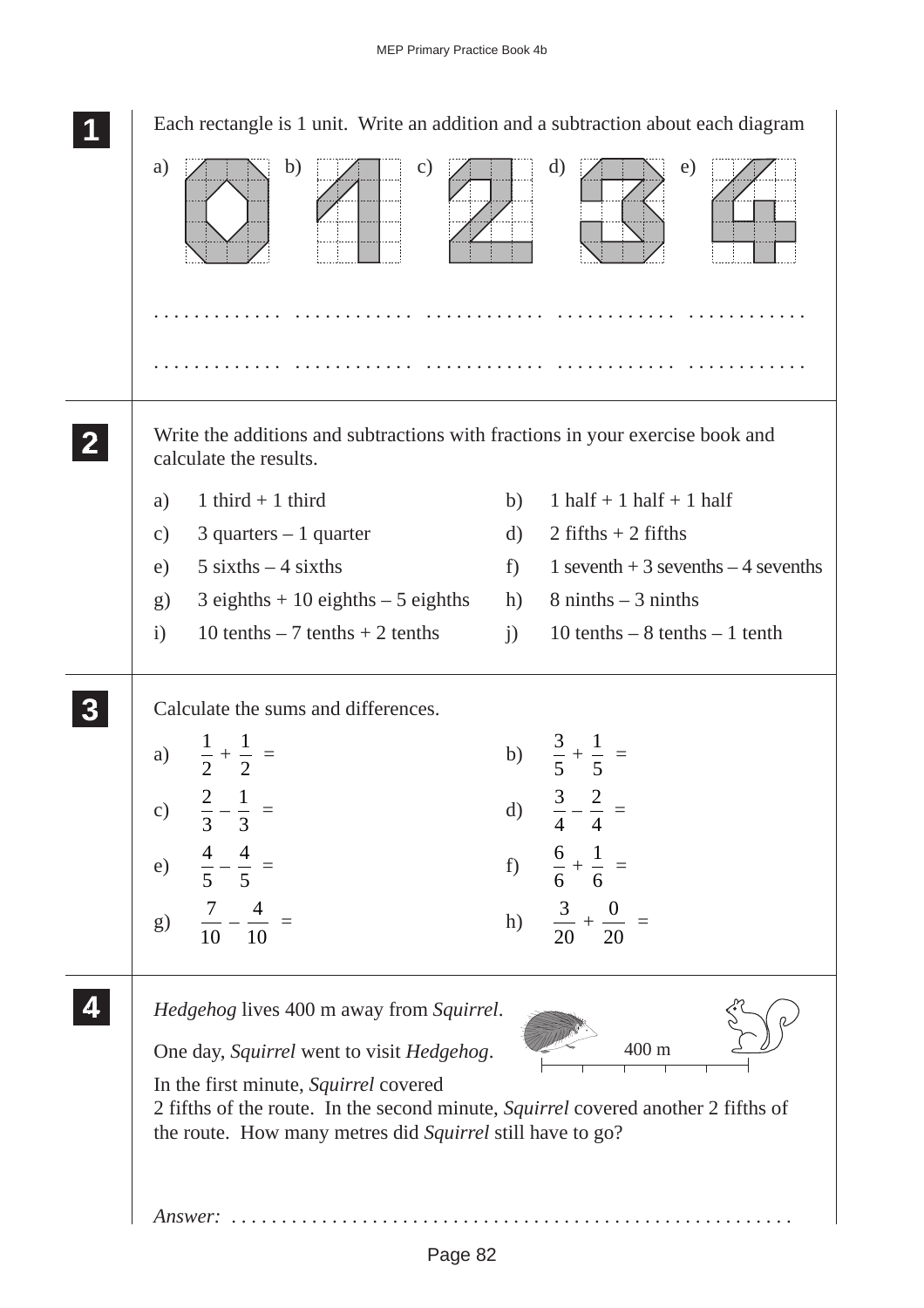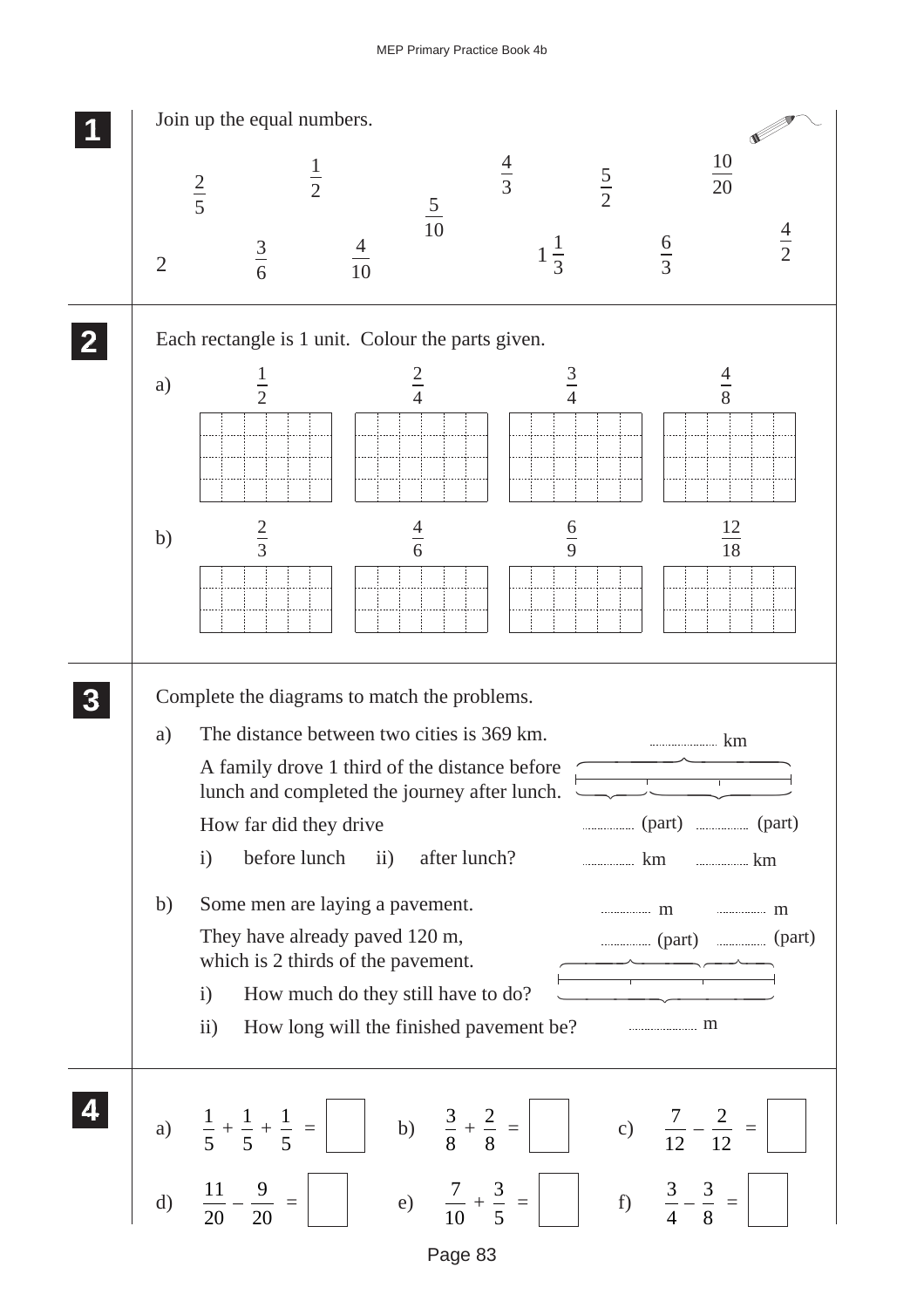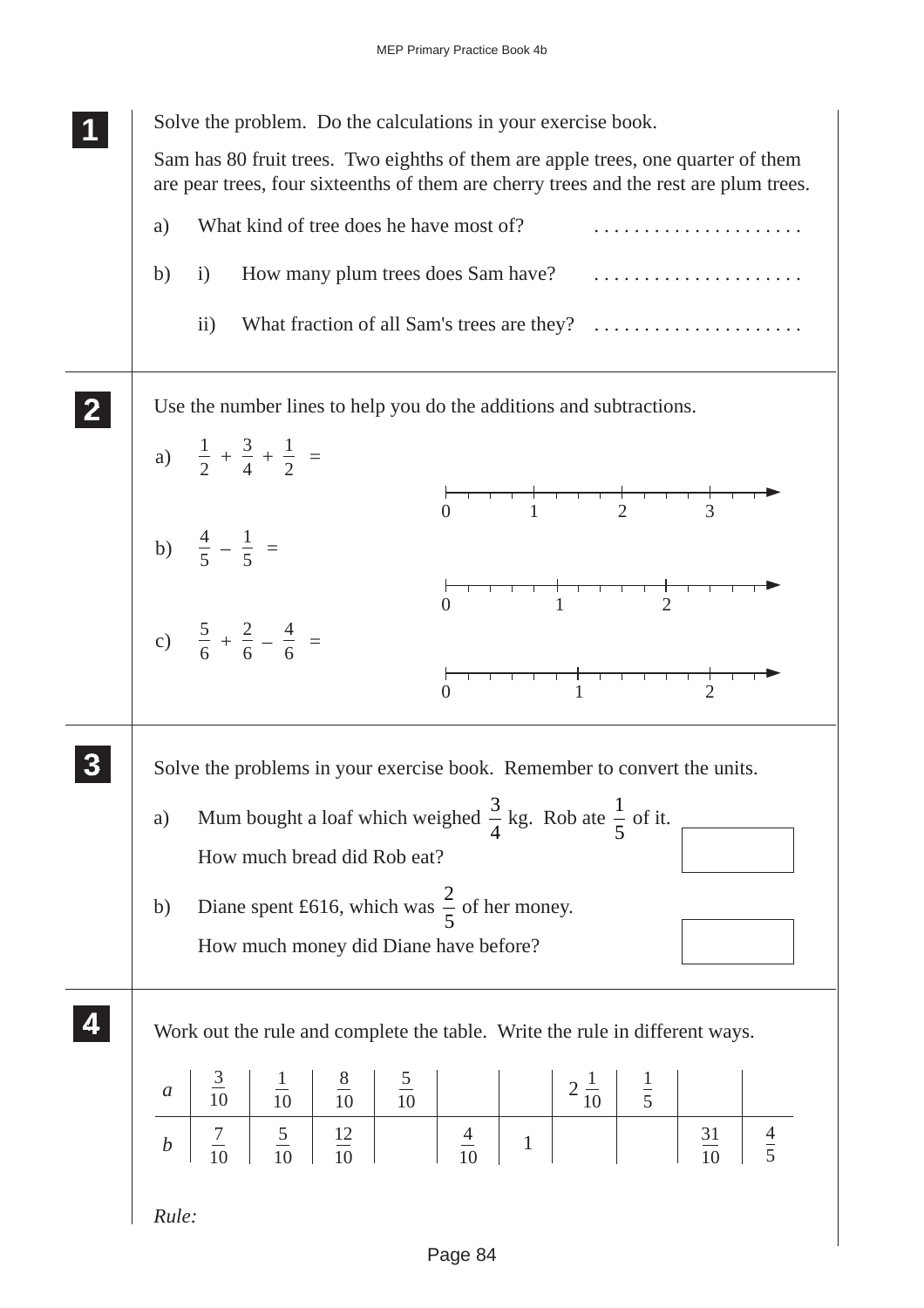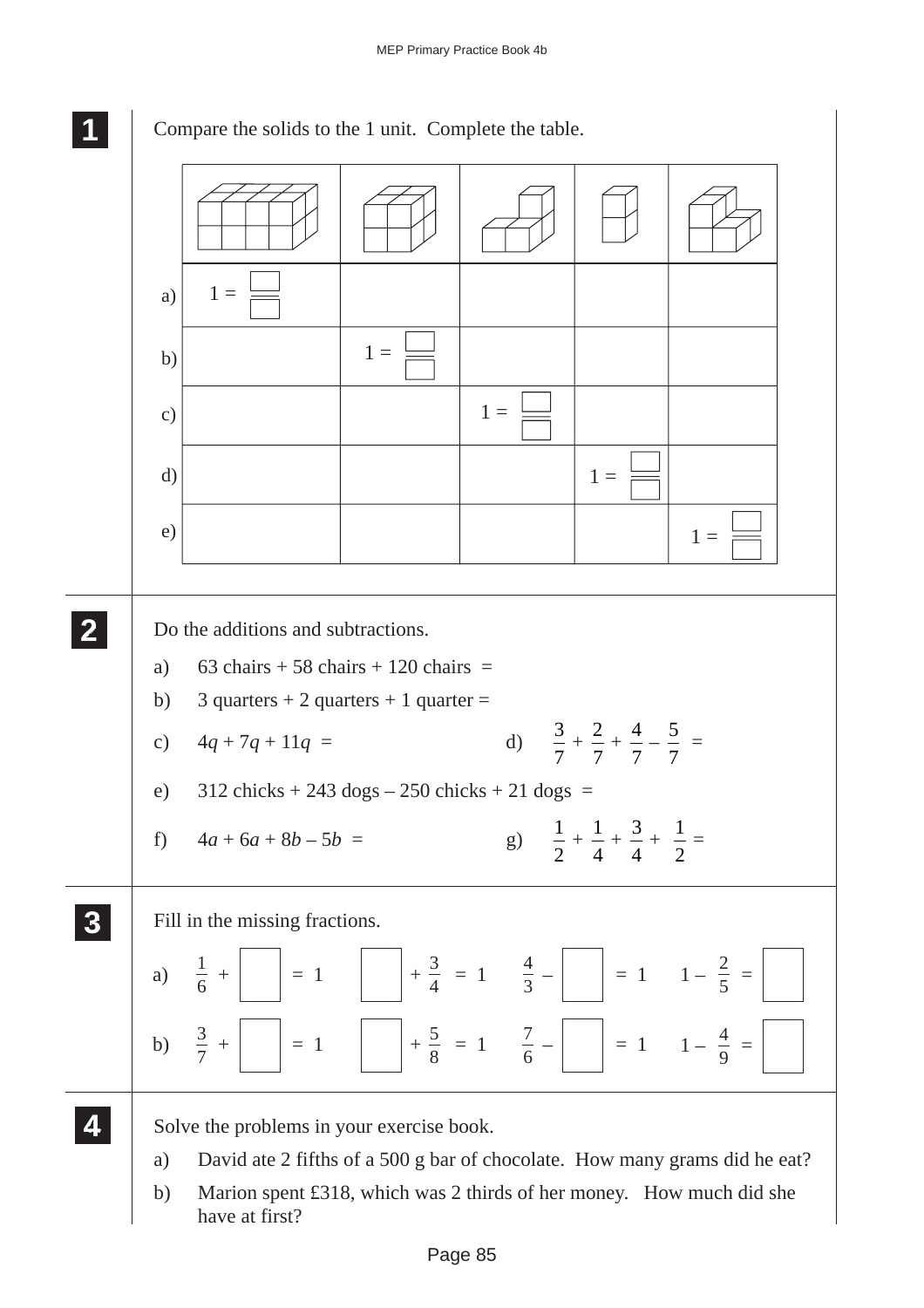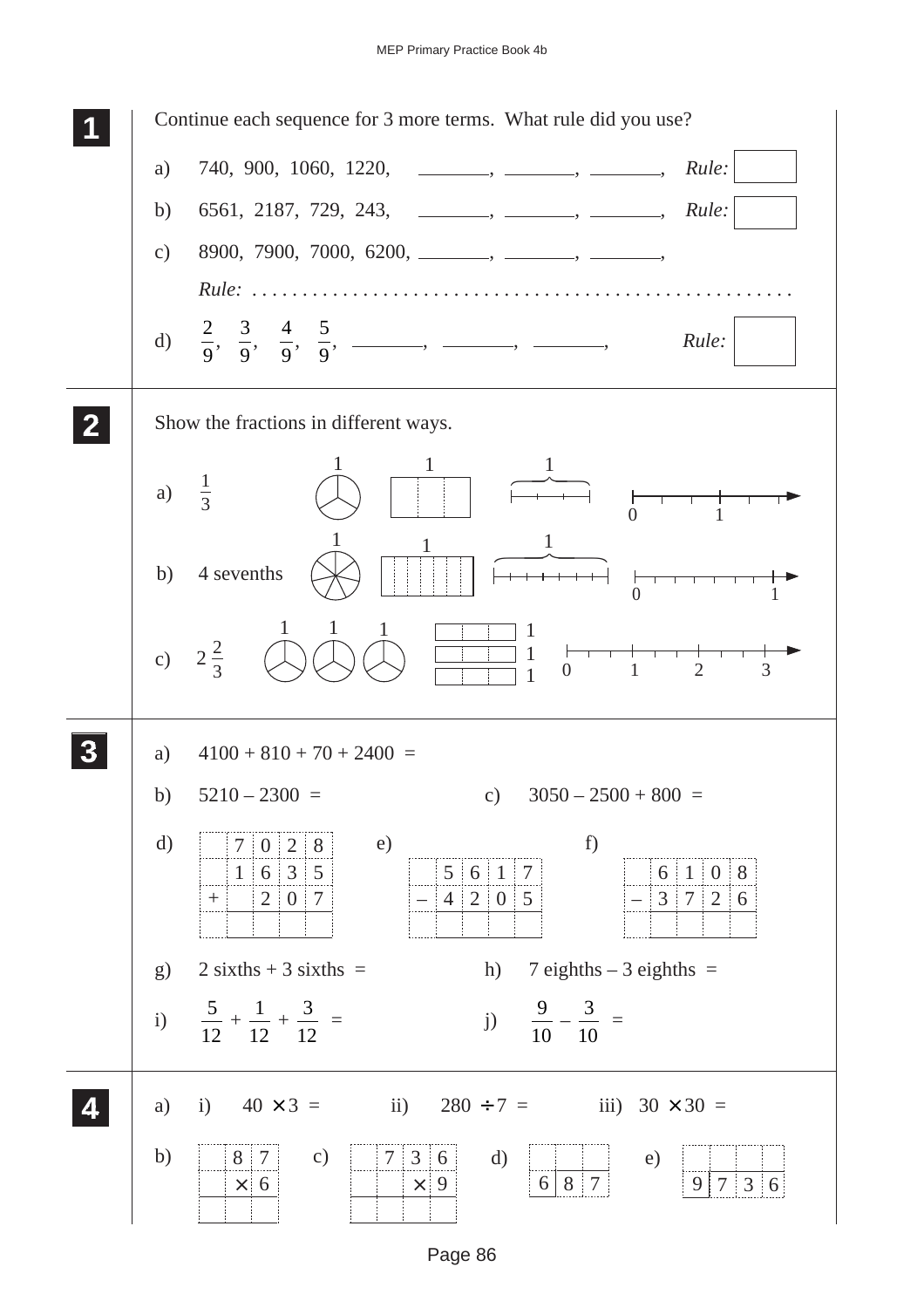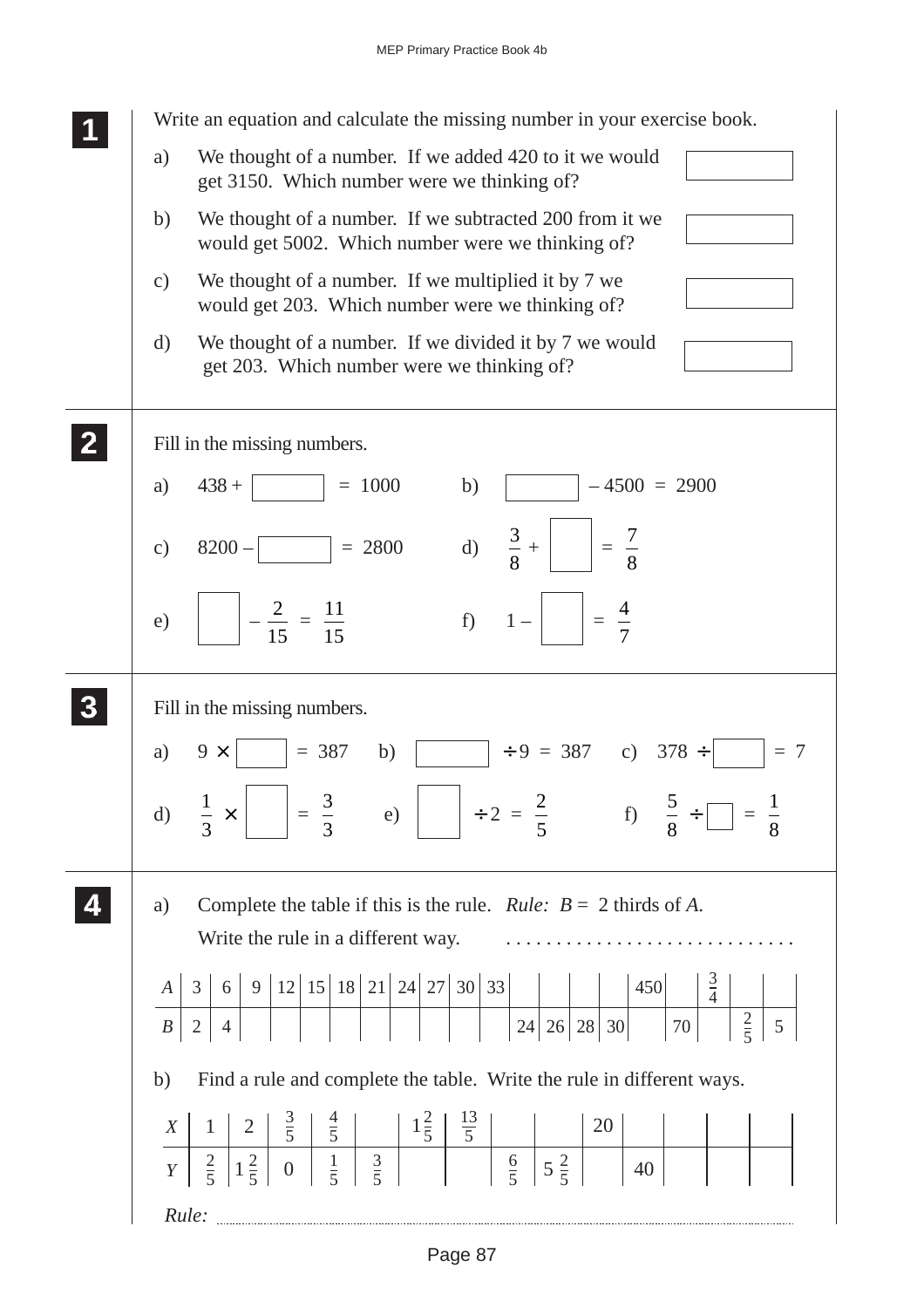|    | Solve the problem in your exercise books. Write the answer here. |  |
|----|------------------------------------------------------------------|--|
|    | A roll of film is 675 m long.                                    |  |
| a) | How long are 9 rolls of film?                                    |  |
|    | How long is 3 fifths of a roll of film?                          |  |

## Complete the table.

| Capacity  | 100 litres | 800 litres | 1 litre        | 8 litres | $10$ cl | 80 cl |
|-----------|------------|------------|----------------|----------|---------|-------|
| 1 half    | $\ell$     | ¥.         | cl             | cl       | ml      | ml    |
| 1 quarter | $\ell$     |            | cl             | cl       | ml      | ml    |
| 1 tenth   | $\ell$     |            | cl             | cl       | ml      | ml    |
| 1 fifth   | $\ell$     |            | c <sub>l</sub> | cl       | ml      | ml    |
| 2 fifths  | $\ell$     |            | cl             | cl       | ml      | ml    |
| 3 tenths  |            |            | cl             | cl       | ml      | ml    |

## **3 33 33 33**

**2 22 22**

Complete the table.

| <b>Mass</b>         | $1 \text{ kg}$ | 12 kg | 24 kg | 200 g | 400 g | 6 tonnes |
|---------------------|----------------|-------|-------|-------|-------|----------|
| $\overline{2}$      | g              | g     | g     | g     | g     | kg       |
| $\overline{4}$      | g              | g     | g     | g     | g     | kg       |
| $\overline{10}$     | g              | g     | g     | g     | g     | kg       |
|                     | g              | g     | g     | g     | g     | kg       |
| ◠<br>$\overline{5}$ | g              | g     | g     | g     | g     | kg       |

**4 44 44**

Complete the tables to show the capacity and mass of clear water at 4° Celsius.

| a) |                               |     |                     |      |                                        |      |                                               |                 |                     |
|----|-------------------------------|-----|---------------------|------|----------------------------------------|------|-----------------------------------------------|-----------------|---------------------|
|    | Capacity   1 litre   7 litres |     |                     |      | $\frac{1}{2}$ litre                    |      | $\ell$   100 $\ell$                           |                 | $\frac{3}{4}$ litre |
|    | Mass                          |     | $1 \text{ kg}$      |      | $4 \text{ kg}$ g $250 \text{ g}$ 50 kg |      |                                               |                 | g                   |
| b) |                               |     |                     |      |                                        |      |                                               |                 |                     |
|    | Capacity                      |     | $1 \text{ ml}$ 8 ml |      | $\frac{1}{2}$ d $\frac{1}{2}$          |      | $ 200 \text{ ml} $ $ 1\frac{1}{2} \text{ ml}$ |                 |                     |
|    | <b>Mass</b>                   | 1 g |                     | 13 g |                                        | 10 g |                                               | 50 <sub>g</sub> |                     |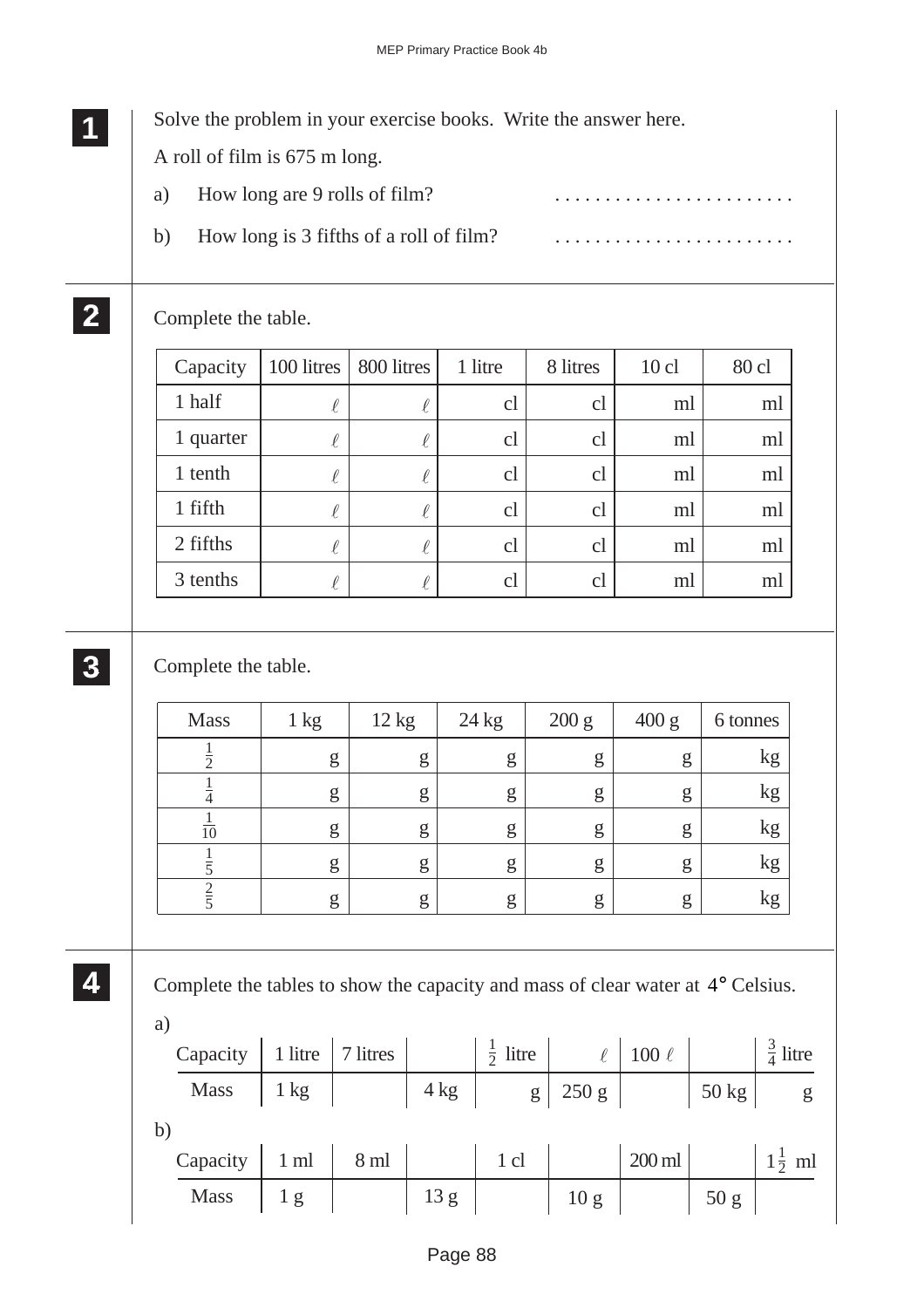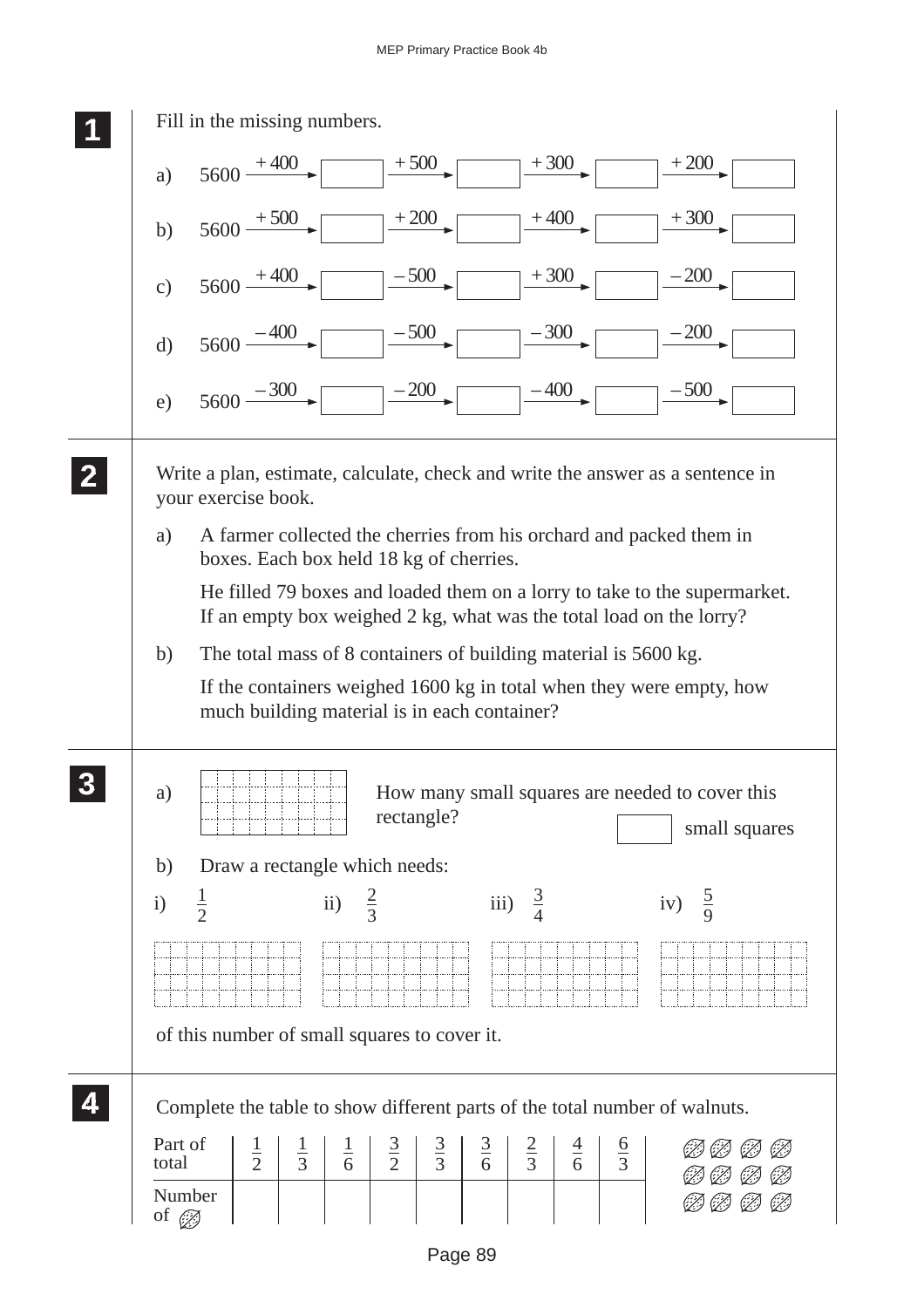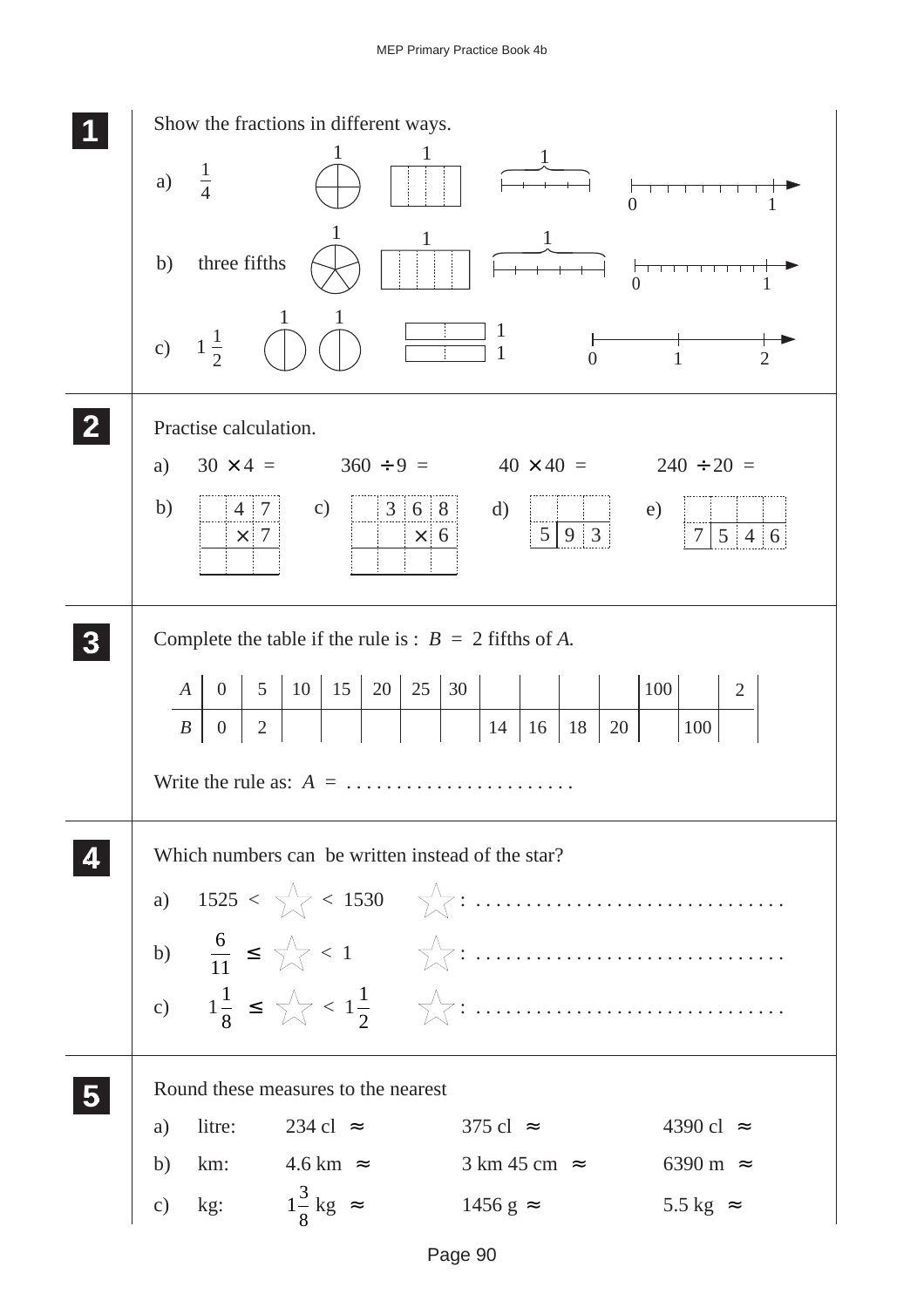Change the quantities to the units required and write them in the table. Write the sums in the table. Write the quantities in different forms in your exercise book. a) i) £4.99 ii) £41.05 iii) £204.50 b) i) 4.3 cm ii) 63.5 cm iii) 8.24 m iv) 57.06 m a) Draw these lines with a ruler in your exercise book and label them.  $a = 87$  mm,  $b = 11.6$  cm,  $c = 6$  cm 4 mm,  $d = 7\frac{5}{16}$ 10 cm b) Measure the length of these line segments and write it in different forms. i) ii) **1 11 11 2 22 22** a)  $5 \times 10 + 3 \times 1 + 2 \times \frac{1}{10}$  $6 \times 1 + 8 \times \frac{1}{10} + 4$  $H$  | T | U | t | h  $100 \mid 10 \mid 1$  $\frac{1}{10}$  $\frac{1}{100}$ d)  $9 \times \frac{1}{10} + 2 \times \frac{1}{10}$ e)  $6 \times 10 + 0 \times 1 + 3 \times \frac{1}{10}$ b) c)  $\times$  100 + 4  $\times$  10 + 7  $\times$  1 + 5  $\times$   $\frac{1}{10}$ 10  $\times$  1 + 8  $\times$   $\frac{1}{10}$  + 4  $\times$ 10  $3 \times 100 + 4 \times 10 + 7 \times 1 + 5$ 1 100 100 10 **3 33 33 33 4 44 44** a)  $35 \text{ cm} 6 \text{ mm} =$  $1 \text{ m } 20 \text{ cm } 4 \text{ mm } =$  $3208$  mm =  $H$  | T | U | t | h  $100 \mid 10 \mid 1$  $\frac{1}{10}$  $\frac{1}{100}$ b) 1 m 63 cm  $=$  $28 \text{ m } 40 \text{ cm } =$ 605 cm  $=$ £8 70 p  $=$ £41 5  $p =$ £120 15  $p =$  $3648 \text{ p } =$  $(cm)$ (m)  $(f)$ c)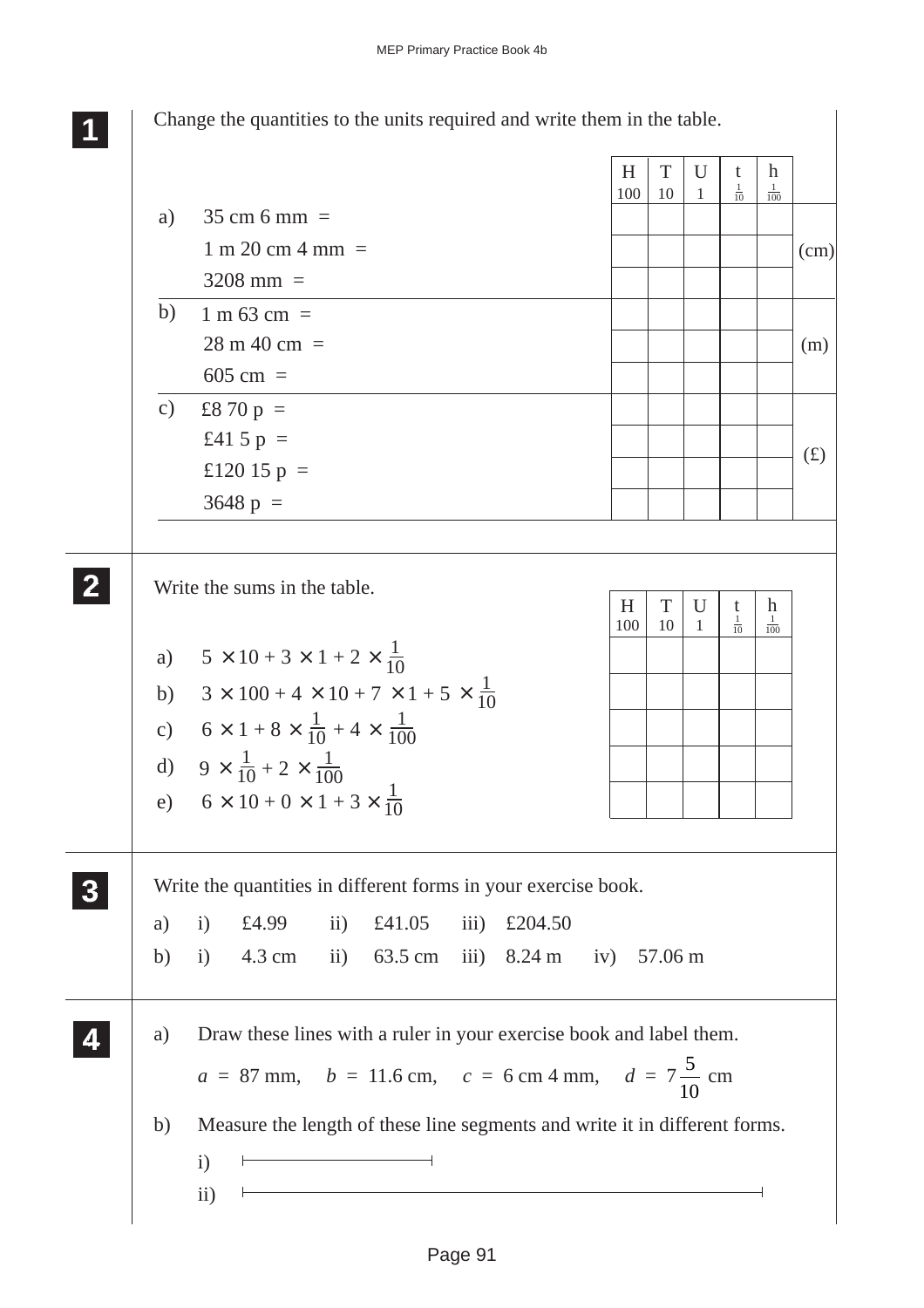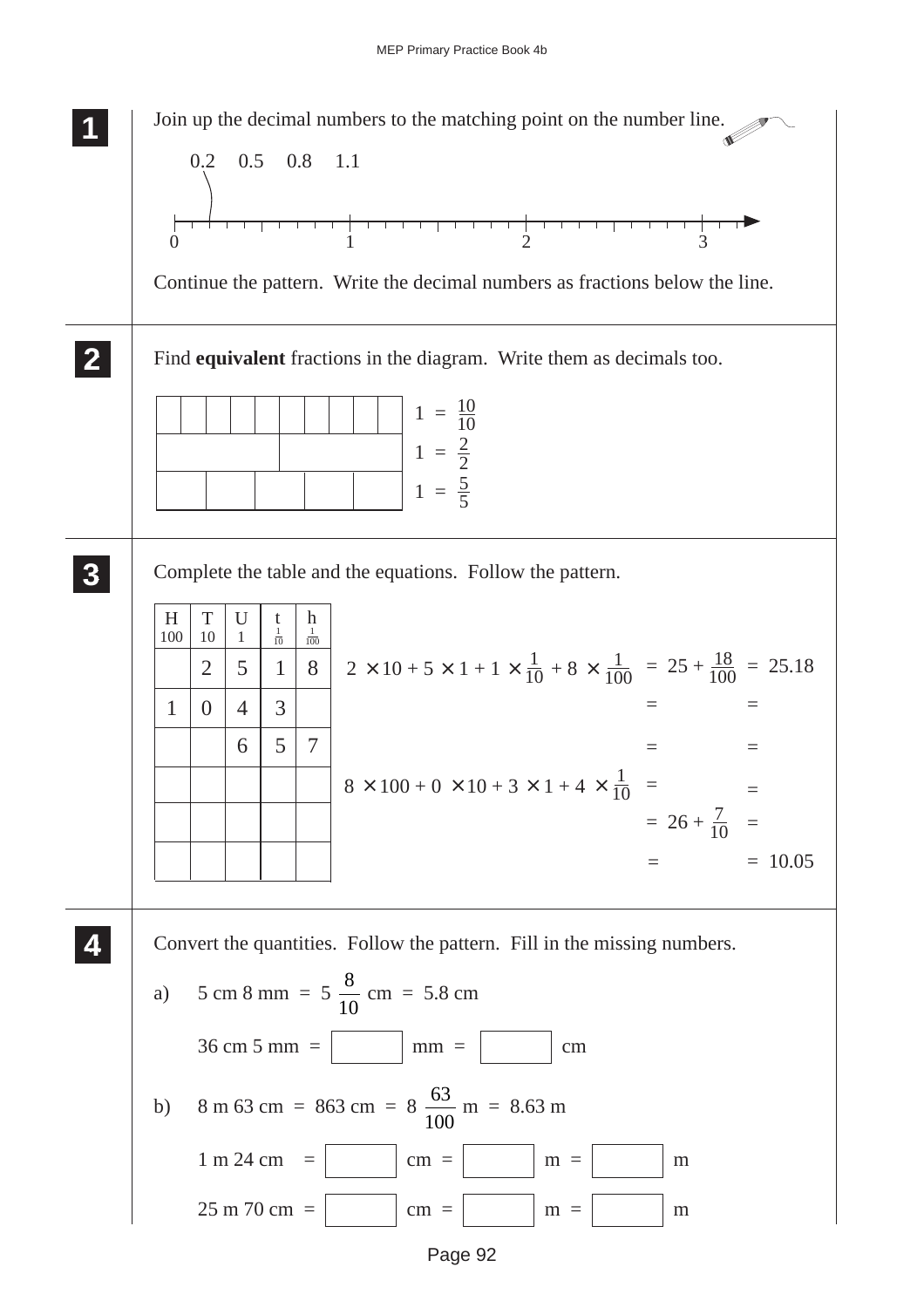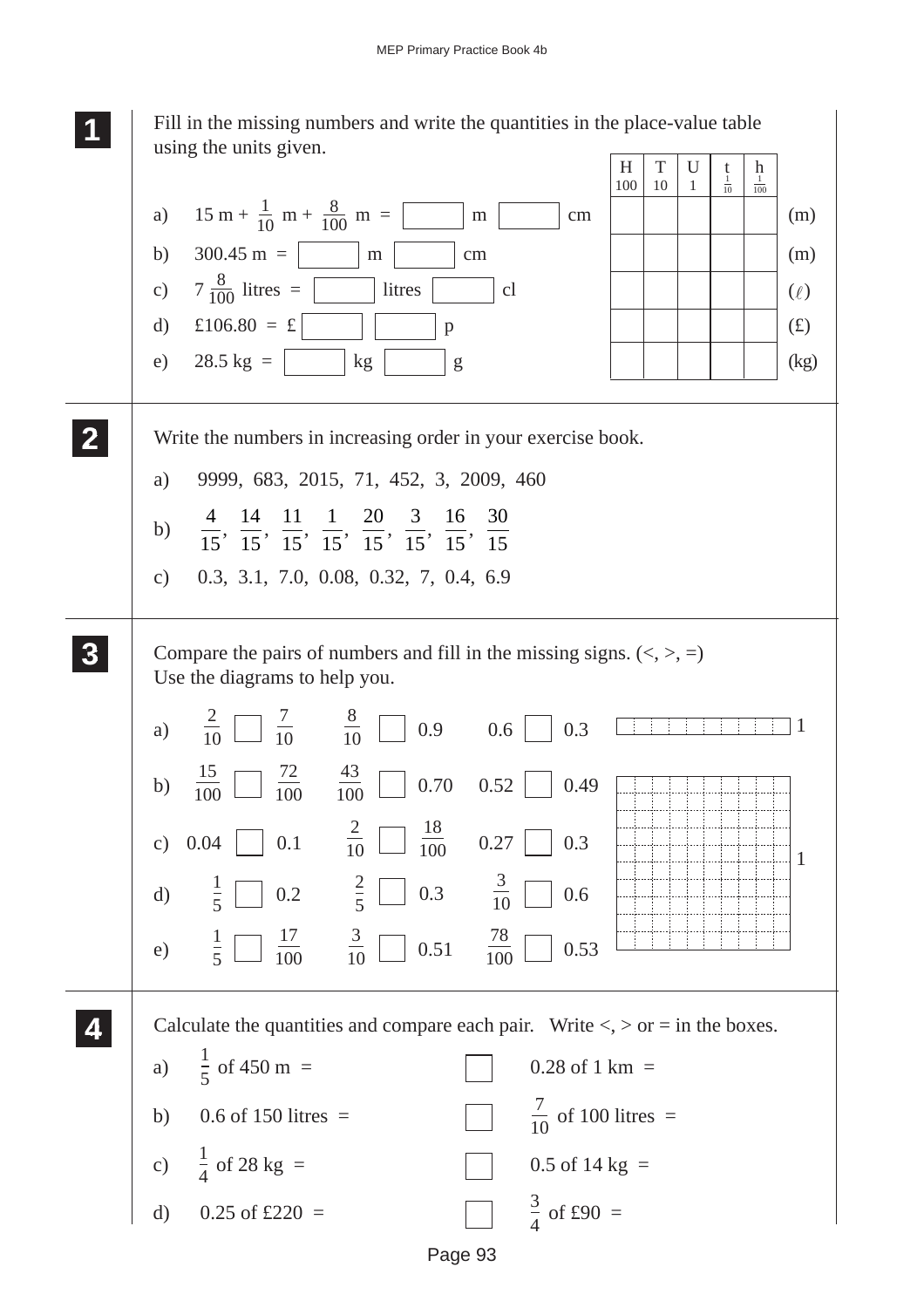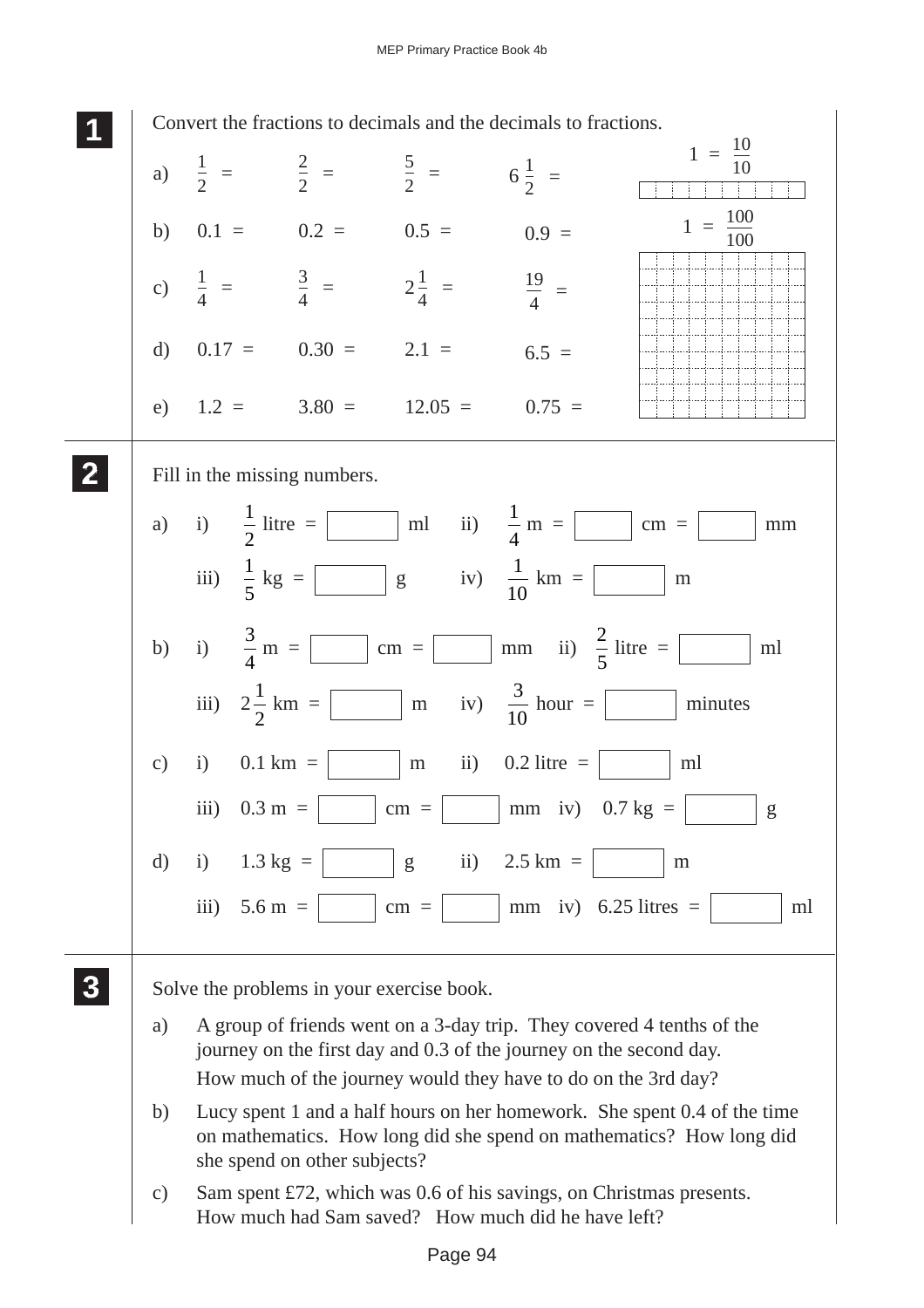| Write the sums in the table.                                                                                                | H      | T  | U            | t              | h               |
|-----------------------------------------------------------------------------------------------------------------------------|--------|----|--------------|----------------|-----------------|
| a) $4 \times 100 + 5 \times 1 + 3 \times \frac{1}{10}$                                                                      | 100    | 10 | -1           | $\frac{1}{10}$ | $\frac{1}{100}$ |
| b) $7 \times 10 + 1 \times 1 + 4 \times \frac{1}{100}$                                                                      |        |    |              |                |                 |
| c) $1 \times 100 + 3 \times \frac{1}{10} + 9 \times \frac{1}{100}$                                                          |        |    |              |                |                 |
| d) $9 \times \frac{1}{10} + 2 \times \frac{1}{100}$                                                                         |        |    |              |                |                 |
| e) $7 \times 1 + 5 \times \frac{1}{100}$                                                                                    |        |    |              |                |                 |
|                                                                                                                             |        |    |              |                |                 |
| Join up the decimal numbers to the matching points on the number line.                                                      |        |    |              |                |                 |
| 0.3<br>0.7<br>1.2<br>1.5                                                                                                    | 1.8    |    | 1.95         |                |                 |
|                                                                                                                             |        |    |              |                |                 |
| $\overline{0}$                                                                                                              |        |    |              |                |                 |
| Write the decimal numbers as fractions below the number line.                                                               |        |    |              |                |                 |
|                                                                                                                             |        |    |              |                |                 |
| Continue each sequence for 3 more terms. Write the rule you used.                                                           |        |    |              |                |                 |
| a)                                                                                                                          |        |    | Rule:        |                |                 |
| b) $\frac{1}{8}, \frac{3}{8}, \frac{5}{8}, \frac{7}{8}, \dots, \dots, \dots,$                                               |        |    | Rule:        |                |                 |
| c) 8, 4, 2, 1, ______, _____, ______,                                                                                       |        |    | Rule:        |                |                 |
| 2.1, 1.9, 1.7, 1.5, _______, ______, ________<br>d)                                                                         |        |    | Rule:        |                |                 |
|                                                                                                                             |        |    |              |                |                 |
| Calculate the quantities and give the answer in the units asked for.                                                        |        |    |              |                |                 |
| a) $\frac{1}{2}$ of 35 m = $\boxed{m = \boxed{m}$                                                                           | $cm =$ |    |              | cm             |                 |
| b) $0.2 \text{ of } 2 \text{ kg } = \begin{vmatrix} \frac{1}{2} & \frac{1}{2} \\ \frac{1}{2} & \frac{1}{2} \end{vmatrix}$   |        |    |              |                |                 |
| c) $\frac{3}{4}$ of 10 litres = litres =<br>litres                                                                          |        |    | $cl =$       |                | cl              |
| d) $0.25 \text{ of } \pounds 22 = \pounds$   = $\pounds$                                                                    | $p =$  |    | $\mathbf{p}$ |                |                 |
| Tim watched television for 2 and a half hours. He spent 0.6 of<br>his time watching sport. For how long did he watch sport? |        |    |              |                |                 |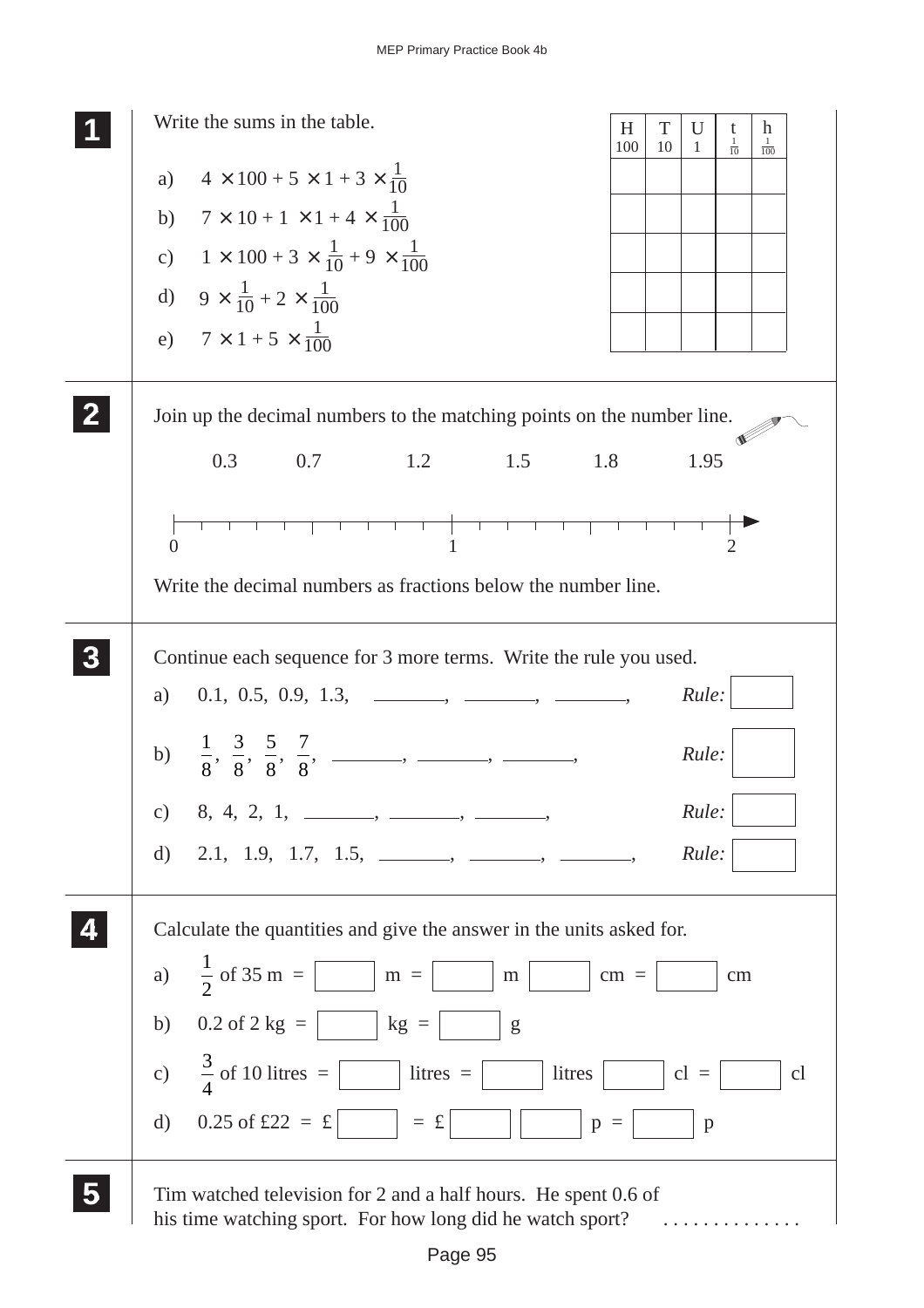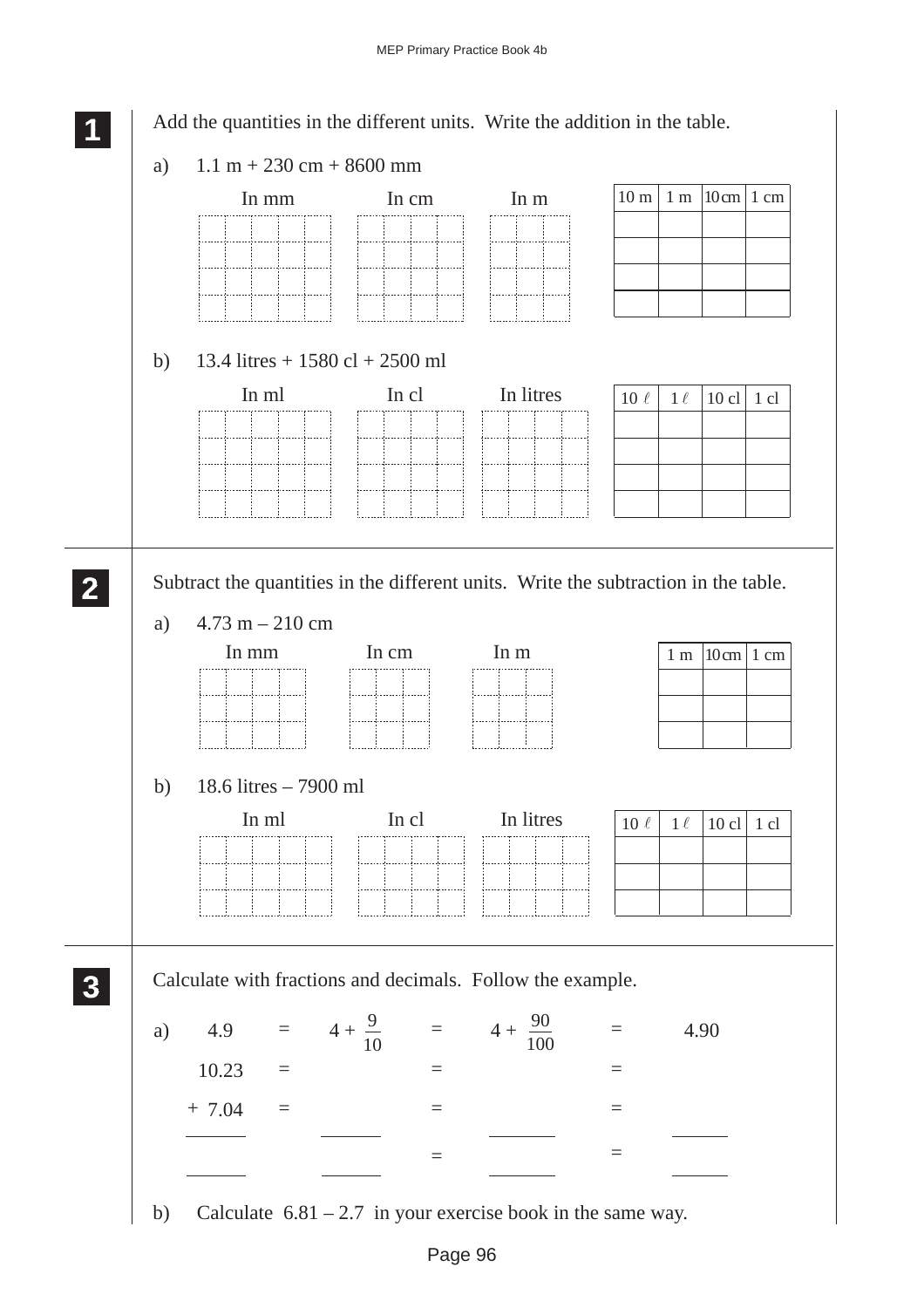|               | Continue each sequence for the next 5 terms. Write down the rule you used.                                                      |
|---------------|---------------------------------------------------------------------------------------------------------------------------------|
| a)            | $0.2, 0.4, 0.6, 0.8, \ldots, \ldots, \ldots, \ldots, \ldots, \ldots, \ldots,$                                                   |
| b)            | 12.1, 11.8, 11.5, 11.2, , , , , , ,                                                                                             |
| $\mathbf{c})$ | 4.7, 5.9, 7.1, 8.3, , , , , , , ,                                                                                               |
| d)            | $1, 1.1, 1.3, 1.6, 2, 2.5, \ldots, \ldots, \ldots, \ldots, \ldots, \ldots, \ldots,$                                             |
|               |                                                                                                                                 |
|               | Calculate these quantities. Write the operation, then give the result in cm and m.<br>Follow the example.                       |
|               | a) $\frac{1}{4}$ of 3 m = 300 cm ÷ 4 = 75 cm =<br>$0.75 \text{ m}$                                                              |
|               | b) $\frac{3}{4}$ of 1 m<br>$\equiv$<br>$\equiv$<br>$\equiv$                                                                     |
|               | c) $\frac{1}{5}$ of 2 m<br>$\equiv$<br>$=$<br>$\!\!\!=\!\!\!\!$                                                                 |
|               | d) $\frac{2}{5}$ of 1 m<br>$\equiv$<br>$\equiv$<br>$\quad \  \  =$                                                              |
| e)            | the sum of<br>b) and $d$ )<br>$\equiv$<br>$\equiv$<br>$\!\!\!=\!\!\!\!$                                                         |
|               | Estimate the result by rounding the numbers to the nearest whole number.<br>Write the additions and subtractions in the tables. |
| a)            | U<br>T<br>U<br>Т<br>h<br>t<br>t<br>$1.1 + 42.6 + 0.8$<br>$62 + 6.2 + 0.62$<br>b)<br>$\approx$<br>$\approx$                      |
| $\mathbf{c})$ | $22.5 - 13.7$<br>$32.8 - 13$<br>e) $32 - 13.7$<br>d)<br>$\approx$<br>$\approx$<br>T<br>U<br>T<br>U<br>T<br>U<br>t<br>t<br>t     |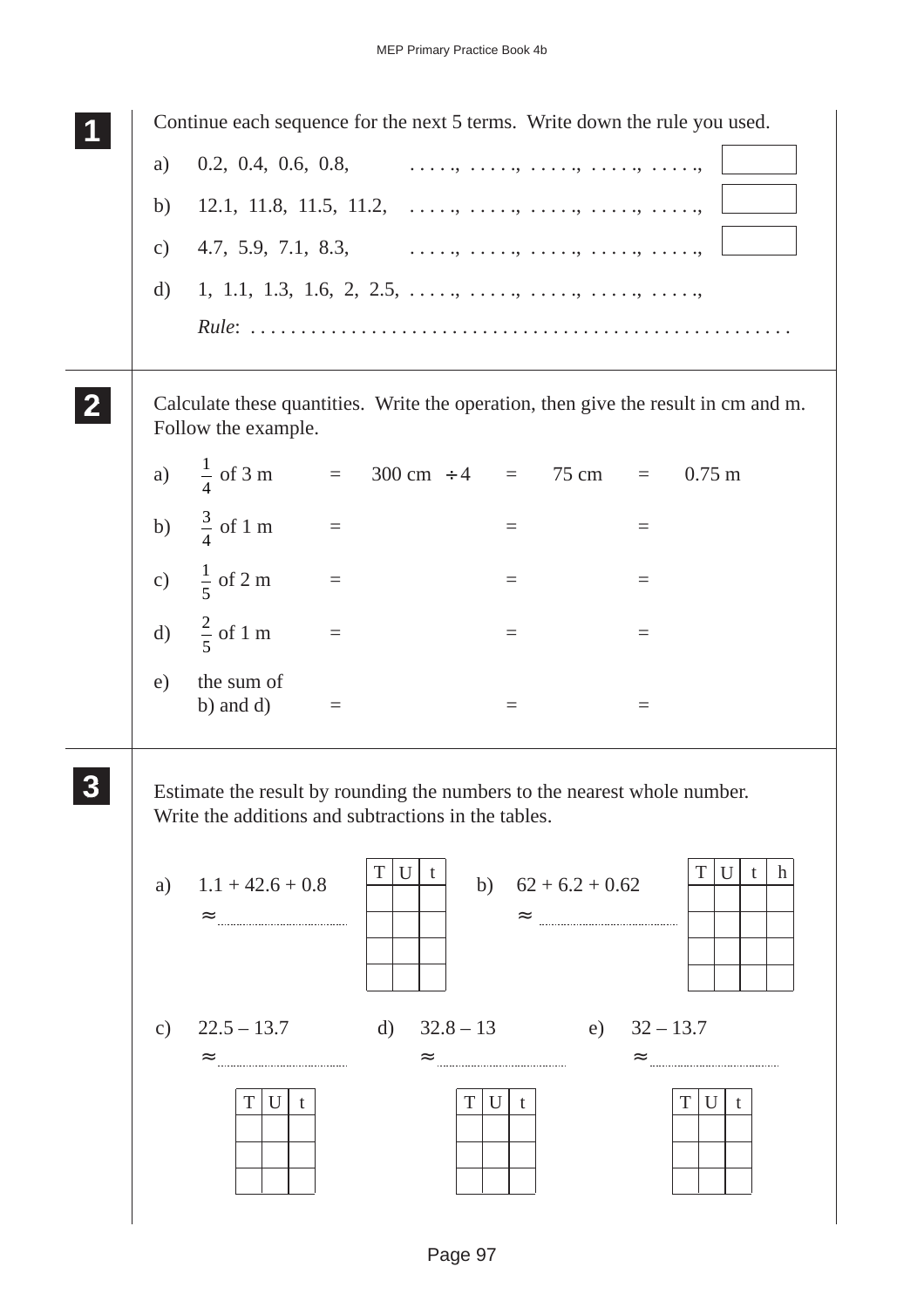**1 11**

Calculate the sums and differences in different ways.

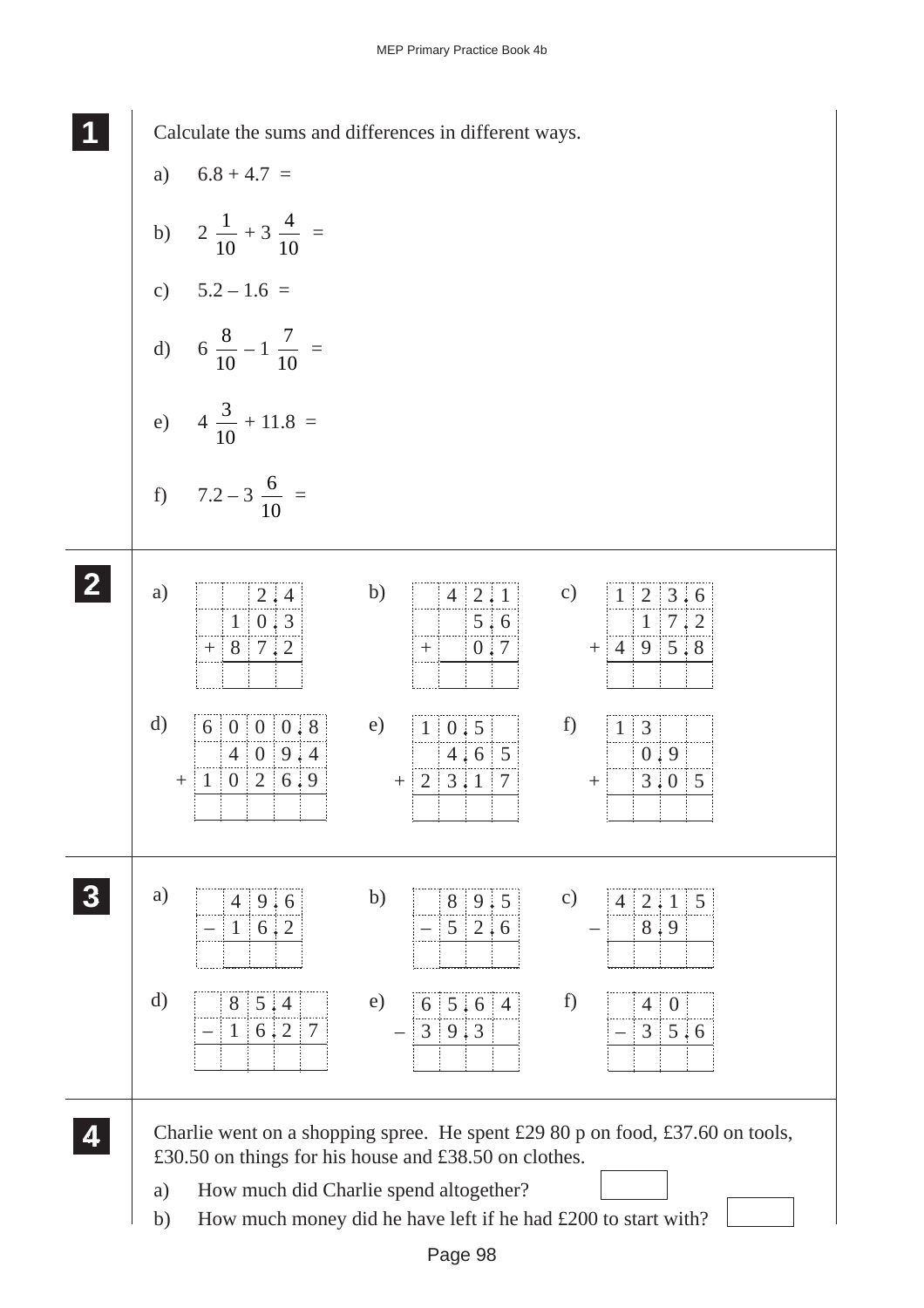

Page 99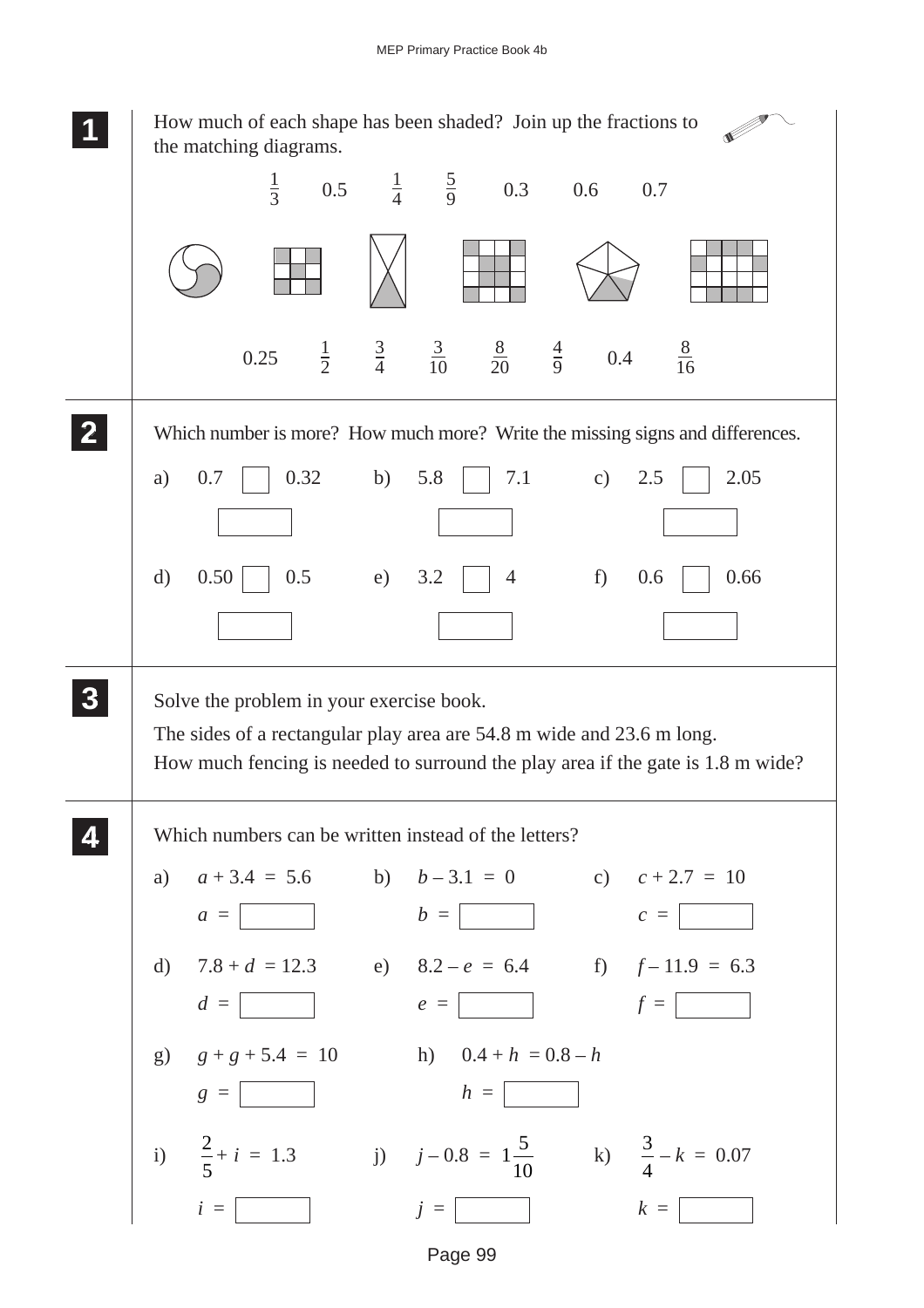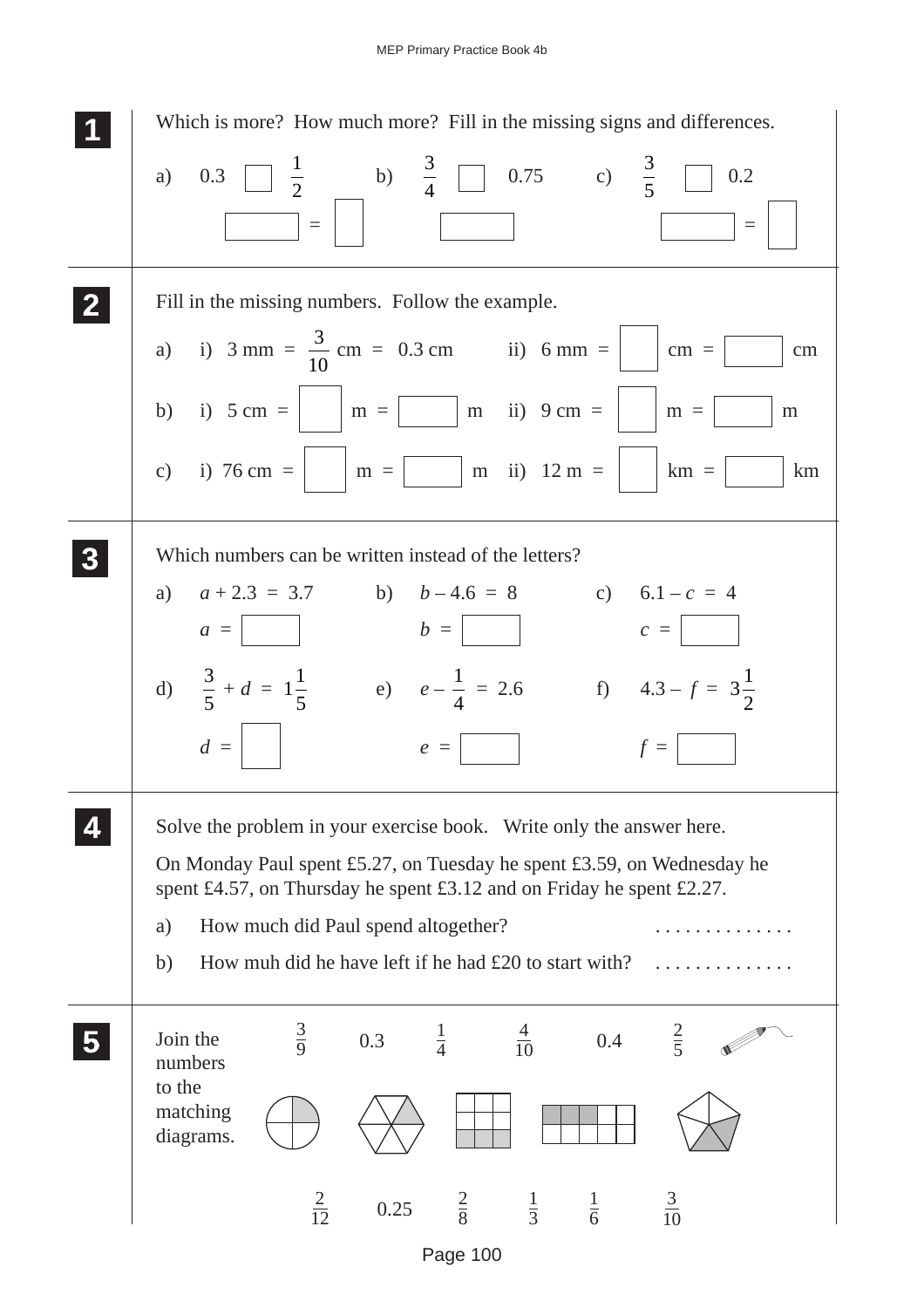|                                                                                                                                                                                                               | Write a plan, estimate, calculate and check in your exercise book. Write the<br>answer here.                                                          |  |  |  |  |  |  |  |  |
|---------------------------------------------------------------------------------------------------------------------------------------------------------------------------------------------------------------|-------------------------------------------------------------------------------------------------------------------------------------------------------|--|--|--|--|--|--|--|--|
| a)                                                                                                                                                                                                            | Helen spent £8.40, Jane spent £3.90 and Lisa spent £5.20.<br>How much did they spend altogether?                                                      |  |  |  |  |  |  |  |  |
| b)                                                                                                                                                                                                            | Frank and Barry each dug up $\frac{2}{5}$ of the vegetable plot.                                                                                      |  |  |  |  |  |  |  |  |
|                                                                                                                                                                                                               | $\mathbf{i}$<br>What part of the vegetable plot did they dig up altogether?                                                                           |  |  |  |  |  |  |  |  |
|                                                                                                                                                                                                               | ii)<br>What part did they still have to dig?                                                                                                          |  |  |  |  |  |  |  |  |
|                                                                                                                                                                                                               |                                                                                                                                                       |  |  |  |  |  |  |  |  |
| $\mathbf{c})$                                                                                                                                                                                                 | Polly bought 1.5 kg of apples and $\frac{5}{10}$ kg less of bananas.                                                                                  |  |  |  |  |  |  |  |  |
|                                                                                                                                                                                                               | How many kg of bananas did she buy?<br>$\mathbf{i}$                                                                                                   |  |  |  |  |  |  |  |  |
|                                                                                                                                                                                                               | $\overline{ii}$ )<br>How much fruit did she buy altogether?                                                                                           |  |  |  |  |  |  |  |  |
| Draw a diagram to help you solve the problem.<br>Kate wants to cut a 2.4 m length of ribbon into two pieces, so that one piece is<br>twice as long as the other piece. What will be the length of each piece? |                                                                                                                                                       |  |  |  |  |  |  |  |  |
|                                                                                                                                                                                                               | $Answer: \ldots \ldots \ldots$                                                                                                                        |  |  |  |  |  |  |  |  |
|                                                                                                                                                                                                               | Divide up the shapes into 4 <b>congruent</b> parts so that the sum of the numbers in<br>each part is 2.                                               |  |  |  |  |  |  |  |  |
| a)                                                                                                                                                                                                            | b)<br>$\frac{2}{10}$<br>$\frac{2}{10}$<br>$\frac{4}{10}$<br>$\frac{4}{10}$<br>0.3<br>0.3<br>0.3<br>0.3                                                |  |  |  |  |  |  |  |  |
|                                                                                                                                                                                                               | $\frac{3}{10}$<br>$\frac{3}{10}$<br>$\frac{3}{10}$<br>$\frac{3}{10}$<br>0.3<br>0.4<br>0.4<br>0.2                                                      |  |  |  |  |  |  |  |  |
|                                                                                                                                                                                                               | $\frac{5}{10}$<br>$\frac{1}{10}$<br>$\frac{4}{10}$<br>$\frac{1}{10}$<br>$\frac{6}{10}$<br>0.5<br>0.5<br>0.4<br>0.1<br>$\theta$                        |  |  |  |  |  |  |  |  |
|                                                                                                                                                                                                               | $\frac{3}{10}$<br>$\frac{5}{10}$<br>$\mathbf{1}$<br>$\frac{2}{10}$<br>$\frac{4}{10}$<br>$\frac{6}{10}$<br>0.2<br>0.2<br>0.3<br>0.4<br>$\overline{10}$ |  |  |  |  |  |  |  |  |
|                                                                                                                                                                                                               | $\frac{3}{10}$<br>$\frac{5}{10}$<br>0.3<br>0.2<br>0.7<br>0.6                                                                                          |  |  |  |  |  |  |  |  |
|                                                                                                                                                                                                               | $\frac{5}{10}$<br>$\frac{3}{10}$<br>0.5<br>0.1<br>0.3<br>0.2                                                                                          |  |  |  |  |  |  |  |  |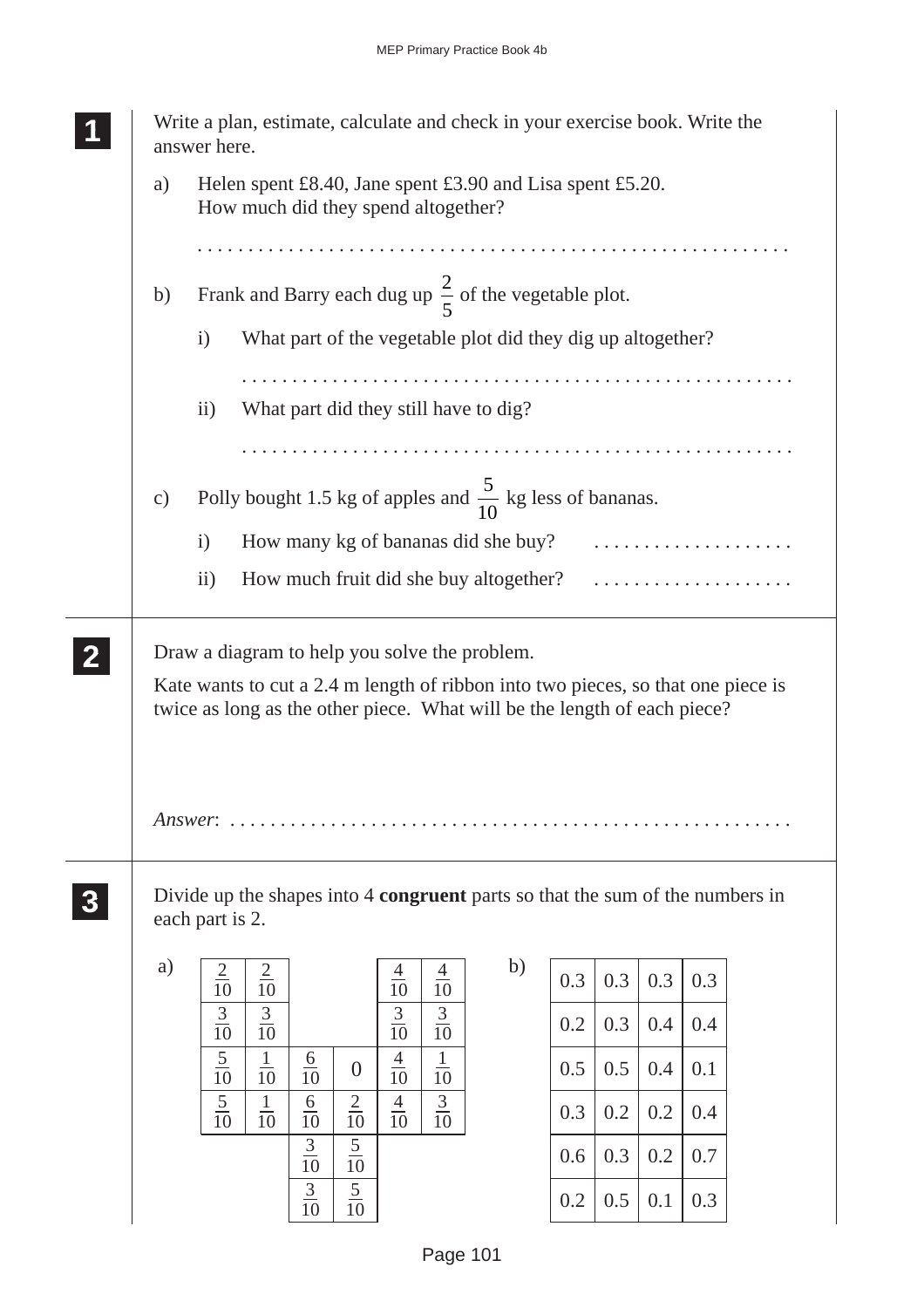|                  |               | Write a plan, estimate, calculate and check the result in your exercise books.<br>Write the answer in a sentence here.                                                                                |
|------------------|---------------|-------------------------------------------------------------------------------------------------------------------------------------------------------------------------------------------------------|
|                  | a)            | If I were to give you $\pounds 6.40$ , you would have £25.80.<br>How much do you have?                                                                                                                |
|                  |               |                                                                                                                                                                                                       |
|                  | b)            | After gathering another $1\frac{2}{5}$ kg of mushrooms, I have $2\frac{1}{5}$ kg of mushrooms                                                                                                         |
|                  |               | altogether. How many kg of mushrooms did I have at first?                                                                                                                                             |
|                  |               |                                                                                                                                                                                                       |
|                  | $\mathbf{c})$ | What length is the perimeter of this rectangle?<br>$1\frac{1}{4}$ cm                                                                                                                                  |
|                  |               | 2.5 cm                                                                                                                                                                                                |
|                  |               | Solve the problems.                                                                                                                                                                                   |
|                  | a)            | Divide 20.3 kg into three parts so that the lightest part is half the weight of<br>the middle-sized part and the middle-sized part is half the weight of the<br>heaviest part.<br>Lightest part:<br>. |
|                  |               | Middle-sized part:<br>.                                                                                                                                                                               |
|                  |               | Heaviest part:<br>.                                                                                                                                                                                   |
|                  | b)            | Which is more and how much more: $\frac{2}{3}$ of 1200 litres or $\frac{4}{5}$ of 1000 litres?                                                                                                        |
|                  |               | Write it as an inequality.                                                                                                                                                                            |
| $\boldsymbol{3}$ |               | Fill in the missing numbers.                                                                                                                                                                          |
|                  |               | $\frac{1}{4}$<br>$\frac{1}{4}$<br>$rac{1}{8}$<br>$rac{3}{4}$<br>$rac{3}{4}$<br>$\frac{1}{2}$<br>3<br>$+2\frac{3}{4}$                                                                                  |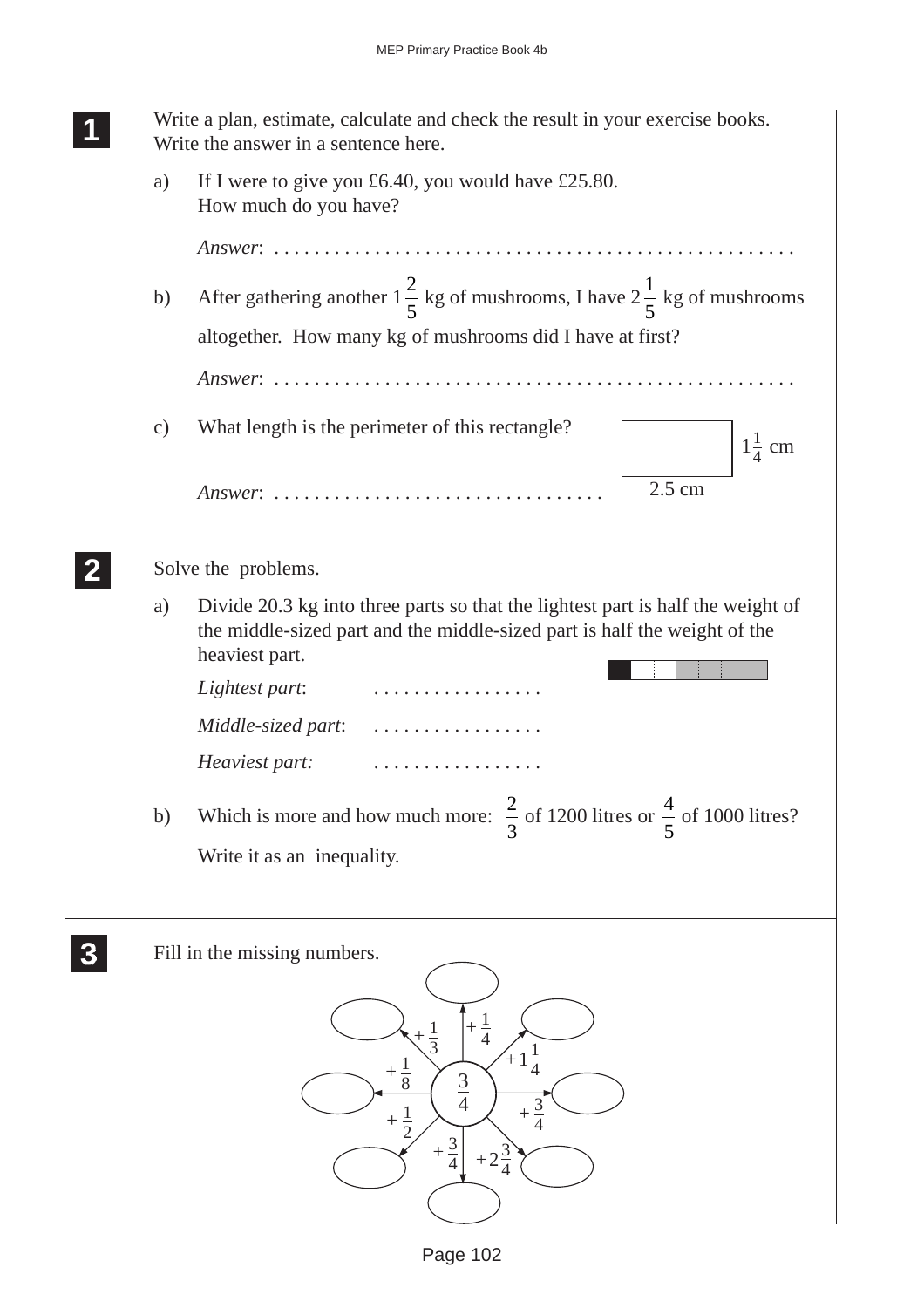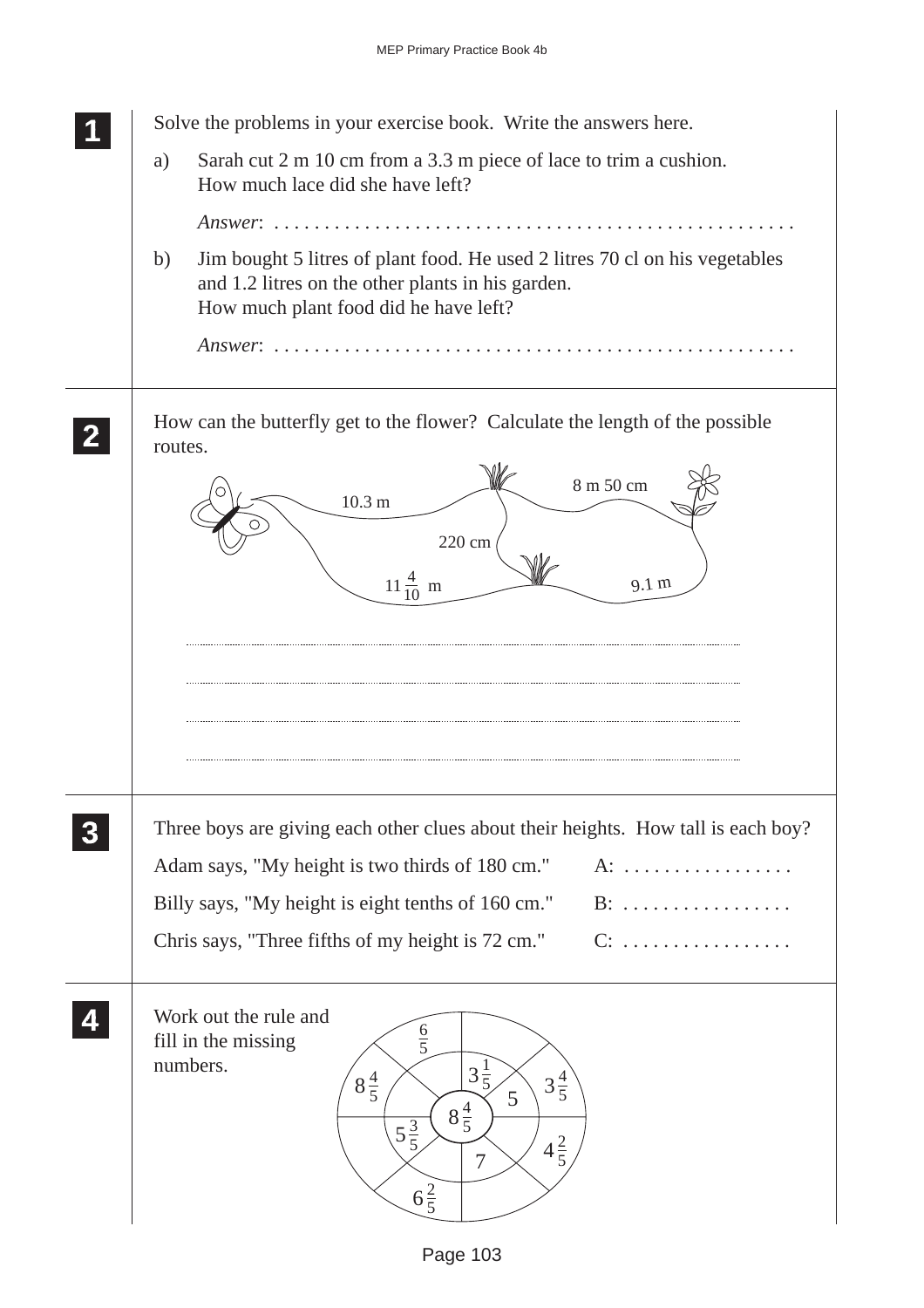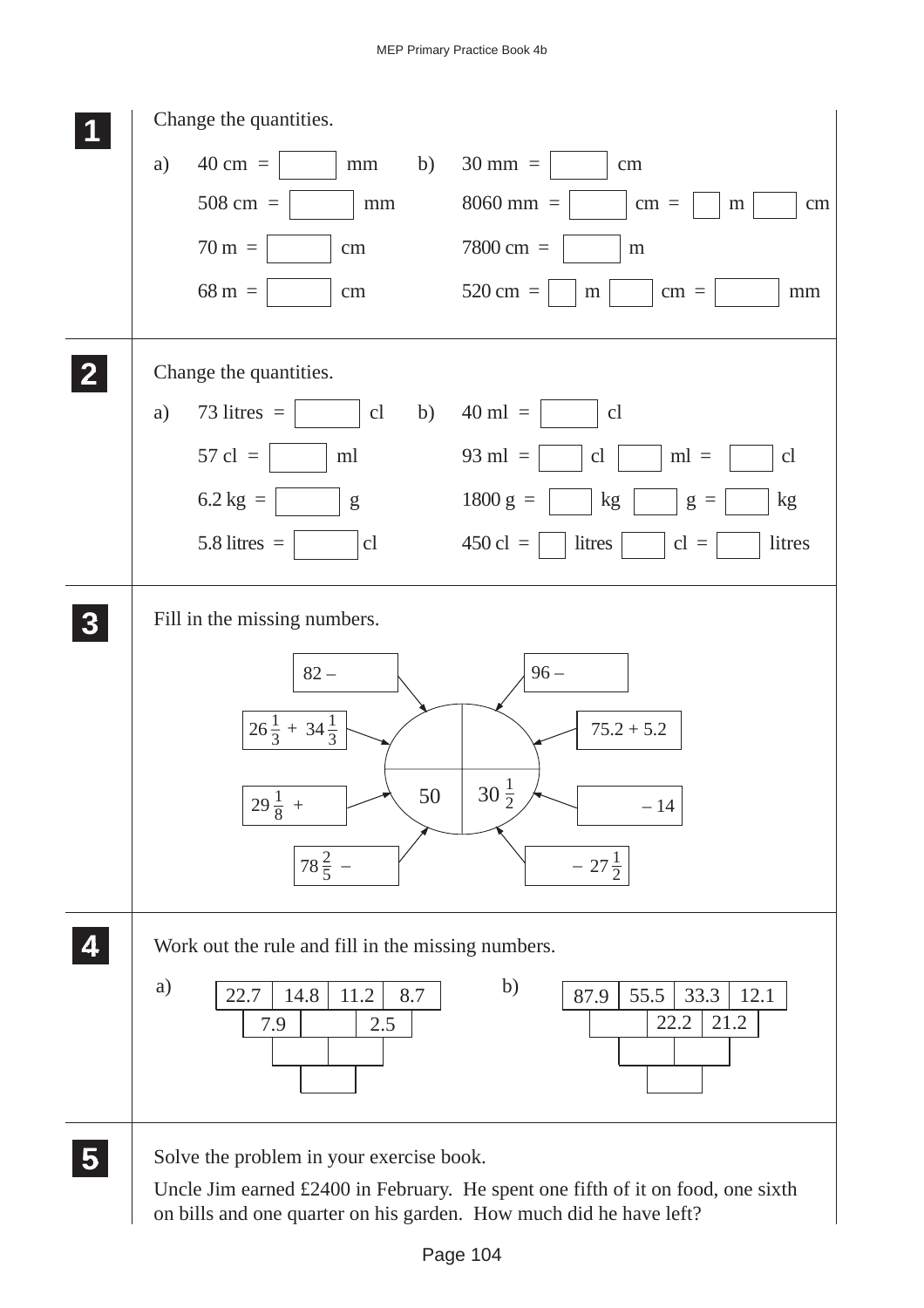|              | Plan, estimate, calculate and check in your exercise book. Write the answer here.                                                                                                                                                                    |
|--------------|------------------------------------------------------------------------------------------------------------------------------------------------------------------------------------------------------------------------------------------------------|
|              | Alice spent £3.27, Barry spent £4.17 and Chris spent £5.82<br>a)<br>on their meals. How much was the bill altogether?                                                                                                                                |
|              | Dan mowed $\frac{3}{10}$ of the grass and Erica mowed $\frac{1}{5}$ of it.<br>b)                                                                                                                                                                     |
|              | What fraction of the grass did they mow altogether?<br>$\mathbf{i}$                                                                                                                                                                                  |
|              | What fraction of the grass still has to be cut?<br>$\rm ii)$                                                                                                                                                                                         |
|              | Jill bought 2.5 kg of apples and half a kg more of pears.<br>$\mathcal{C}$ )                                                                                                                                                                         |
|              | $\mathbf{i}$<br>How many kg of pears did she buy?                                                                                                                                                                                                    |
|              | $\overline{11}$ )<br>How much fruit did she buy altogether?                                                                                                                                                                                          |
| $\mathbf{2}$ | Fill in the missing numbers.                                                                                                                                                                                                                         |
|              | b)<br>a)<br>3<br>1.5<br>.45<br>$1\frac{1}{4}$<br>$+1\frac{1}{2}$<br>$+0.75$<br>$2\frac{1}{4}$<br>$\frac{1}{2}$<br>$+1.2$<br>0.25<br>0.5<br>$+\frac{1}{2}$<br>$+2.28$<br>$+1$<br>$\overline{4}$<br>$1\frac{1}{2}$<br>$2\frac{1}{4}$<br>0.8            |
|              | Which quantity is greater? Fill in the missing signs.                                                                                                                                                                                                |
|              | a) $\frac{3}{10}$ m $\boxed{\phantom{0}}$ 54 cm b) 0.9 kg $\boxed{\phantom{0}}$ 90 g c) $\frac{1}{6}$ hour $\boxed{\phantom{0}}$ 30 min                                                                                                              |
|              | d) £150 20 p<br>E150.2 e) $5\frac{7}{100}$ litres<br>5 litres 700 ml                                                                                                                                                                                 |
|              | f) $4\frac{1}{2}$ weeks $\boxed{29 \text{ days}}$ g) 84.3 cm $\boxed{843 \text{ mm}}$ 8.43 m                                                                                                                                                         |
|              | Draw a digram to help you solve the problem.<br>Jack wants to cut a 1.2 m length of wood into two pieces<br>so that one piece is three times as long as the other piece.<br>What will be the length of each piece? Give your answer in cm<br>Answer: |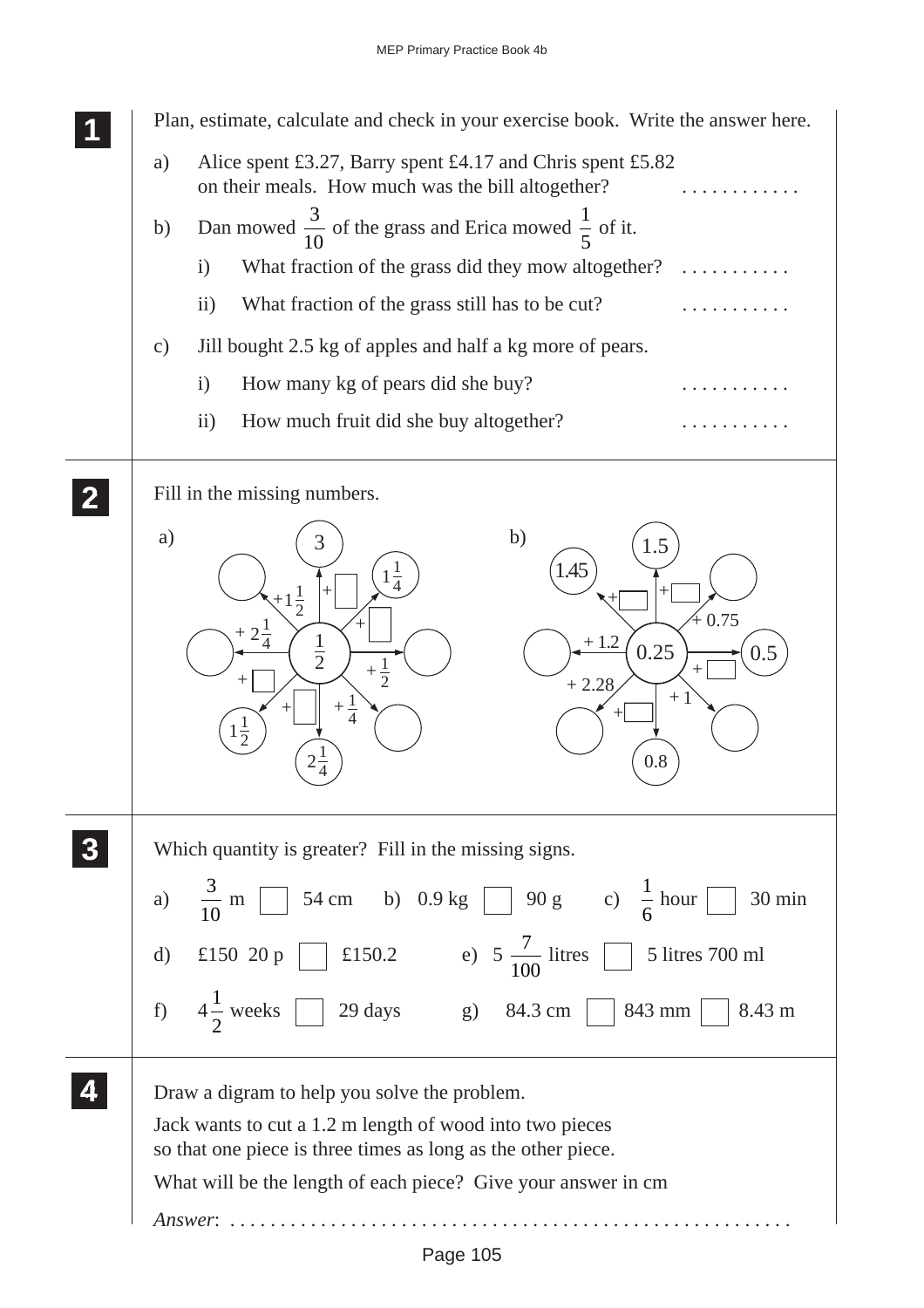| a) |                                                                                                                               | (b) |         |    | $\mathbf{c})$    |                            |
|----|-------------------------------------------------------------------------------------------------------------------------------|-----|---------|----|------------------|----------------------------|
|    |                                                                                                                               |     |         |    |                  |                            |
|    | $ A  =$                                                                                                                       |     | $ A  =$ |    | $ A  =$          |                            |
|    |                                                                                                                               |     |         |    |                  |                            |
|    | $P =$                                                                                                                         |     | $P =$   |    | $P =$            |                            |
|    | The sides of a triangular lake are 2400 m, 1350 m and<br>2130 m long. What is the length of its perimeter?<br><i>Answer</i> : |     |         |    | 2400 m           | 2130 m<br>$1350 \text{ m}$ |
|    |                                                                                                                               |     |         |    |                  |                            |
|    | Wite a plan, estimate, calculate and write the answer.                                                                        |     |         |    |                  |                            |
| a) | A practice book is 29.7 cm long and 20.8 cm wide.<br>How long is its perimeter?                                               |     |         |    |                  |                            |
|    | $Plan: \ldots \ldots \ldots \ldots \ldots \ldots \ldots$                                                                      |     |         | C: |                  |                            |
|    |                                                                                                                               |     |         |    |                  |                            |
|    |                                                                                                                               |     |         |    |                  |                            |
|    | $Answer: \ldots \ldots \ldots \ldots \ldots \ldots \ldots \ldots \ldots \ldots$                                               |     |         |    |                  |                            |
| b) | George's room is four and two fifths metres long and three and a half metres<br>wide. How long is its perimeter?              |     |         |    |                  |                            |
|    |                                                                                                                               |     |         | C: |                  |                            |
|    | $Plan: \ldots \ldots \ldots \ldots \ldots \ldots \ldots$                                                                      |     |         |    |                  |                            |
|    | $E: \ldots \ldots \ldots \ldots \ldots \ldots \ldots \ldots \ldots$                                                           |     |         |    |                  |                            |
|    |                                                                                                                               |     |         |    |                  |                            |
|    | Calculate the area and the perimeter of this rectangle.                                                                       |     |         |    | D                |                            |
|    |                                                                                                                               |     |         |    | $0.9 \text{ cm}$ |                            |
|    |                                                                                                                               |     |         |    | A                | 2.4 cm                     |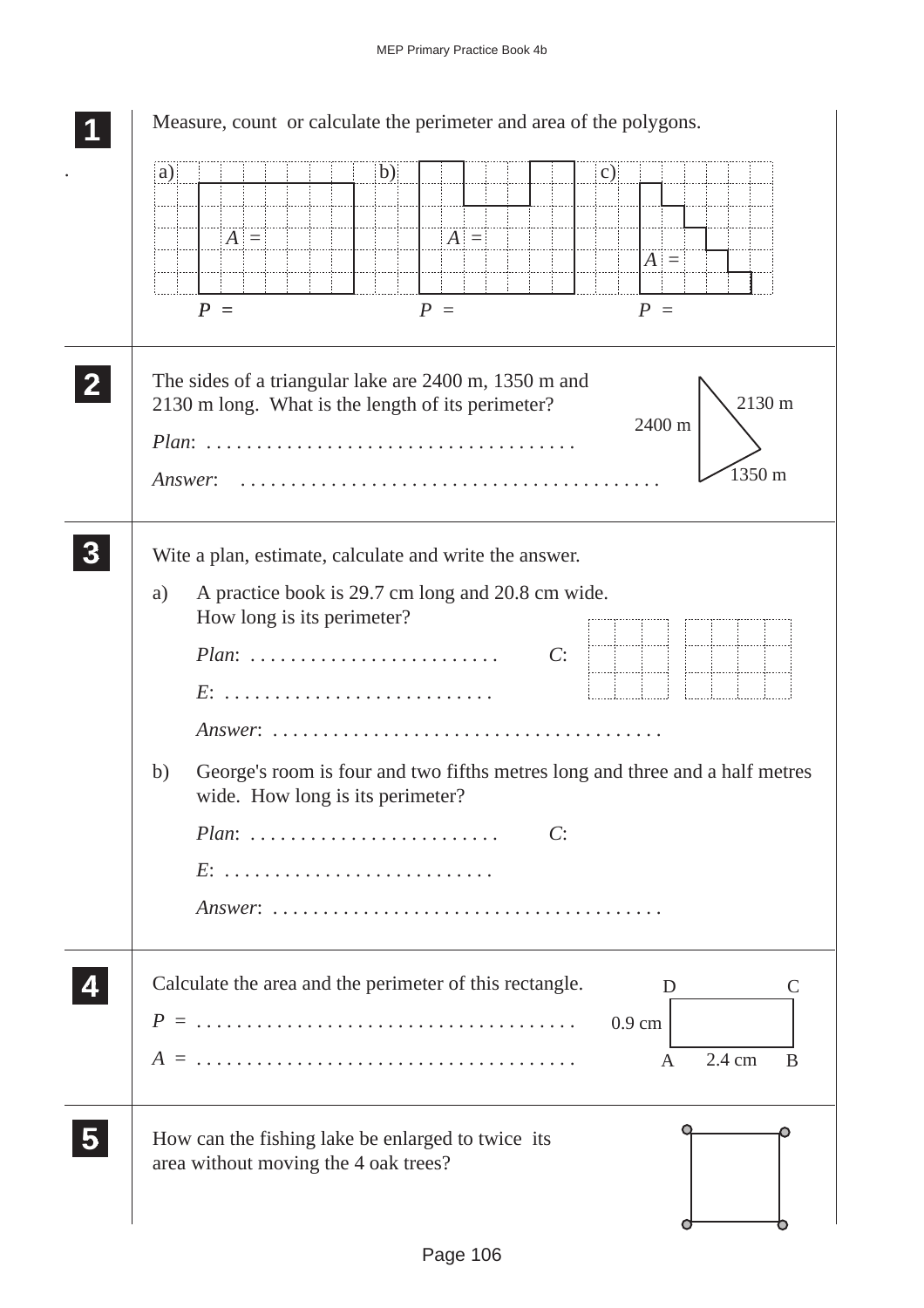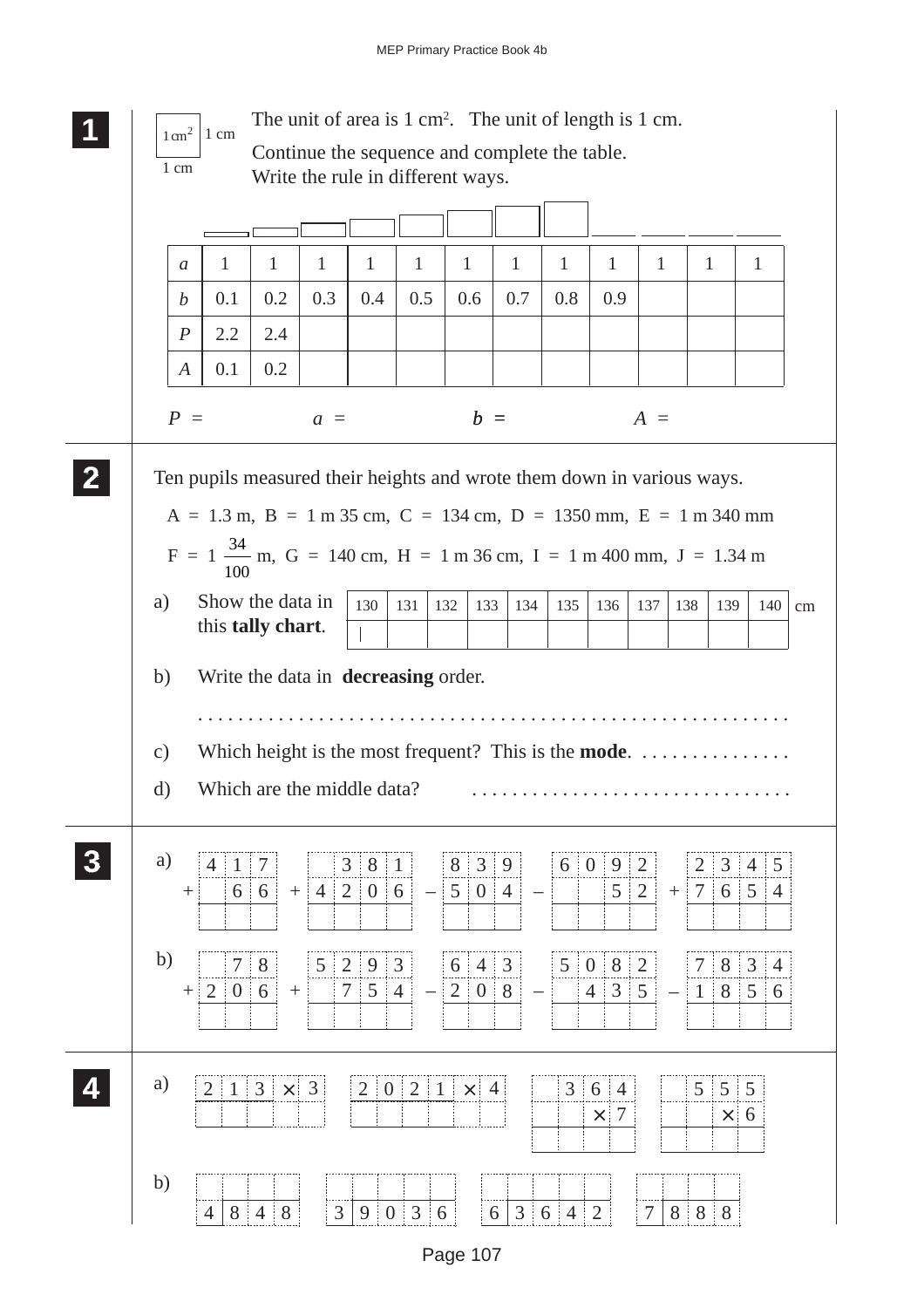## MEP Primary Practice Book 4b

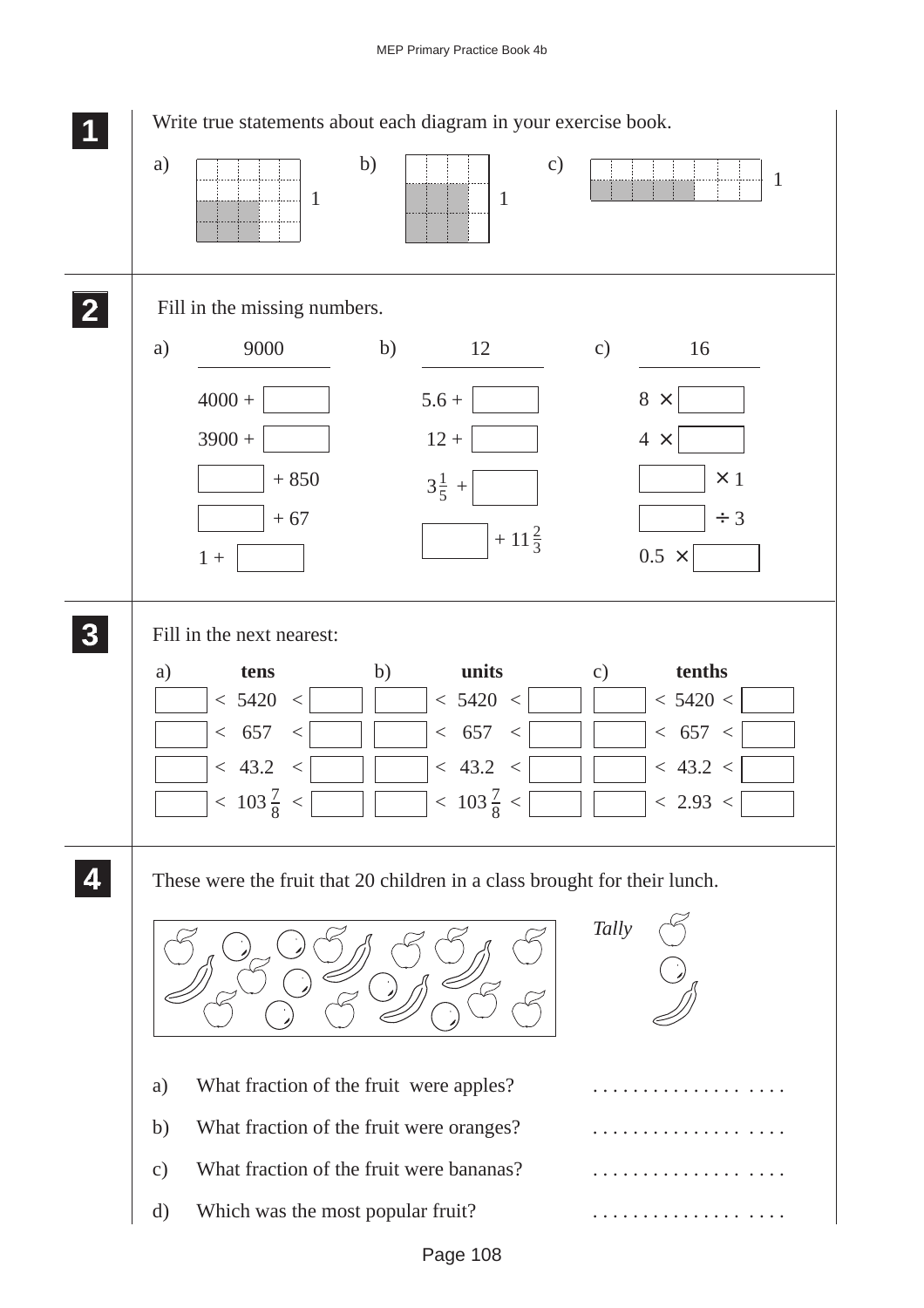